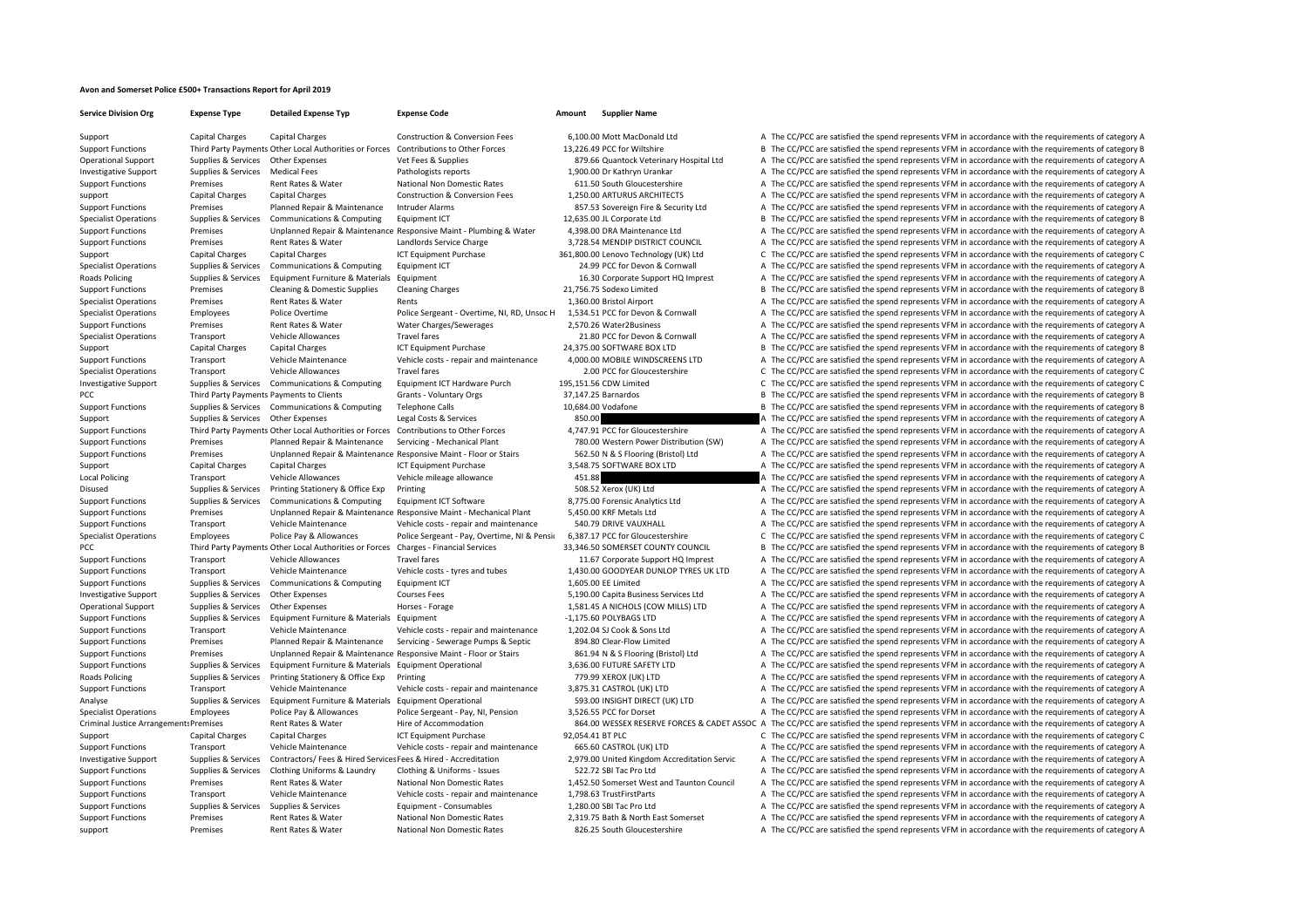Investigations Supplies & Services Subsistence & Conference Conference Conference Conference Conference Conference Conference Conference Conference Presents and the Subsistence of category A The CC/PCC are satisfied the sp Specialist Operations Supplies & Services Contractors/ Fees & Hired Services Fees & Hired 4,950.00 A The CC/PCC are satisfied the spend represents VFM in accordance with the requirements of category A Support Functions Transport Vehicle Maintenance Vehicle costs - fuel 31,671.54 Arval UK Ltd B The CC/PCC are satisfied the spend represents VFM in accordance with the requirements of category B Support Functions Premises Unplanned Repair & Maintenance Responsive Maint - Electrical 1.095.00 Solar Valley Electrical Limited A The CC/PCC are satisfied the spend represents VFM in accordance with the requirements of ca Support Functions Premises Rent Rates & Water National Non Domestic Rates 512.25 South Somerset District Council A The CC/PCC are satisfied the spend represents VFM in accordance with the requirements of category A Support Functions Premises Premises Premises Waste Disposal – Premises 523.46 SUEZ Recycling and Recovery UK Ltd A The CC/PCC are satisfied the spend represents VFM in accordance with the requirements of category A Support Functions Premises Premises Waste Disposal – Premises 785.18 SUEZ Recycling and Recovery UK Ltd A The CC/PCC are satisfied the spend represents VFM in accordance with the requirements of category A Support Functions Premises Planned Repair & Maintenance Servicing - Sewerage Pumps & Septic 660.00 Clear‐Flow Limited A The CC/PCC are satisfied the spend represents VFM in accordance with the requirements of category A Support Functions Premises Rent Rates & Water National Non Domestic Rates 2,064.00 Mendip District Council A The CC/PCC are satisfied the spend represents VFM in accordance with the requirements of category A Support Functions Supplies & Services Printing Stationery & Office Exp Printing exp Printing 665.30 Xerox (UK) Ltd A The CC/PCC are satisfied the spend represents VFM in accordance with the requirements of category A Support Functions Premises Unplanned Repair & Maintenance Responsive Maint - Sanitary Services 1.594.24 DRA Maintenance Ltd A The CC/PCC are satisfied the spend represents VFM in accordance with the requirements of categor Support Supplies & Services Other Expenses Legal Fees 3rd Party 100.00 100.00 A The CC/PCC are satisfied the spend represents VFM in accordance with the requirements of category A Specialist Operations Transport Vehicle Allowances Travel fares Travel fares 307.40 A The CC/PCC are satisfied the spend represents VFM in accordance with the requirements of category A Investigative Support Supplies & Services Supplies & Services Forensic Science Services Forensic Science Services 1,939.40 SOCOTEC UK Ltd A The CC/PCC are satisfied the spend represents VFM in accordance with the requireme Specialist Operations Employees Police Pay & Allowances Police Sergeant - Pay, NI, Pension, Subsister 4,209.60 PCC for Dorset A The CC/PCC are satisfied the spend represents VFM in accordance with the requirements of categ Investigative Support Supplies & Services Supplies & Services Forensic Science Services Forensic Science Services 663.00 Orchid Cellmark Ltd A The CC/PCC are satisfied the spend represents VFM in accordance with the requir Support Functions Supplies & Services Other Expenses Courses Fees Courses Fees 1,229.15 BPP PROFESSIONAL EDUCATION A The CC/PCC are satisfied the spend represents VFM in accordance with the requirements of category A Specialist Operations Supplies & Services Subsistence Subsistence Subsistence Subsistence Subsistence Subsistence Subsistence Subsistence Subsistence Subsistence Subsistence Subsistence and the section of Cornwall A The CC Support Functions Premises Energy Costs Electricity Electricity 7,887.64 FPG (UK) Ltd A The CC/PCC are satisfied the spend represents VFM in accordance with the requirements of category A Specialist Operations Transport Vehicle Allowances Travel fares Travel fares 121.33 PCC for Wiltshire A The CC/PCC are satisfied the spend represents VFM in accordance with the requirements of category A Investigations Supplies & Services Communications & Computing Equipment ICT Hardware Purch 1,569.00 WESTERN COMPUTER GROUP LTD A The CC/PCC are satisfied the spend represents VFM in accordance with the requirements of cate Support Functions Third Party Payments Other Local Authorities or Forces Contributions to Other Forces and also and a 4.565.49 PCC for Gloucestershire A The CC/PCC are satisfied the spend represents VFM in accordance with Specialist Operations Supplies & Services Communications & Computing Equipment ICT 44.99 44.99 A The CC/PCC are satisfied the spend represents VFM in accordance with the requirements of category A Support Functions Supplies & Services Communications & Computing Equipment ICT Repairs & Maintenance 2,419.00 Basware Holdings Limited A The CC/PCC are satisfied the spend represents VFM in accordance with the requirements Support Capital Charges Capital Charges Construction & Conversion Works 3,460.00 CRADDY Pitchers Ltd A The CC/PCC are satisfied the spend represents VFM in accordance with the requirements of category A Specialist Operations Transport Vehicle Allowances Travel fares Travel fares 7.20 PCC for Dorset A The CC/PCC are satisfied the spend represents VFM in accordance with the requirements of category A Support Supplies & Services Contractors/ Fees & Hired Services Fees & Hired 1.316.66 Talking Menopause Ltd A The CC/PCC are satisfied the spend represents VFM in accordance with the requirements of category A Support Capital Charges Capital Charges ICT Equipment Purchase 2,200.76 Cablecom Networking Ltd A The CC/PCC are satisfied the spend represents VFM in accordance with the requirements of category A Support Functions Supplies & Services Contractors/ Fees & Hired Services Fees & Hired 1,373.33 Cyclescheme Ltd A The CC/PCC are satisfied the spend represents VFM in accordance with the requirements of category A Specialist Operations Employees Police Pay & Allowances Police Chief Inspector - Pay, NI, Pension, Ho 6,870.43 PCC for Gloucestershire A The CC/PCC are satisfied the spend represents VFM in accordance with the requirements Specialist Operations Premises Planned Repair & Maintenance Premises Costs 686.00 Avon Armour Limited A The CC/PCC are satisfied the spend represents VFM in accordance with the requirements of category A Criminal Justice Arrangements Supplies & Services Communications & Computing Equipment ICT Hardware Purch 15.842.00 Kohler Uninterruptible Power Ltd B The CC/PCC are satisfied the spend represents VFM in accordance with th Analyse Supplies & Services Other Expenses Financial Adjustments Financial Adjustments 1.00 The Pet Studio A The CC/PCC are satisfied the spend represents VFM in accordance with the requirements of category A Support Functions Supplies & Services Communications & Computing Equipment ICT Repairs & Maintenance 8,503.26 CDW Limited A The CC/PCC are satisfied the spend represents VFM in accordance with the requirements of category Support Supplies & Services Clothing Uniforms & Laundry Clothing & Uniforms - Issues 668.36 MONSOON MARKETING LTD A The CC/PCC are satisfied the spend represents VFM in accordance with the requirements of category A Support Functions Premises Rent Rates & Water National Non Domestic Rates 3,807.00 Bristol City Council A The CC/PCC are satisfied the spend represents VFM in accordance with the requirements of category A Support Functions Supplies & Services Catering Catering Catering Catering Catering Catering Catering Catering Catering Catering Catering Catering Catering Catering Catering Catering Catering Catering Catering Catering Cate Support Functions Supplies & Services Printing Stationery & Office Exp Postage 8.70 SBI Tac Pro Ltd A The CC/PCC are satisfied the spend represents VFM in accordance with the requirements of category A Support Functions Premises Energy Costs Electricity Electricity 2,103.15 EDF ENERGY 1 LIMITED A The CC/PCC are satisfied the spend represents VFM in accordance with the requirements of category A Specialist Operations Employees Police Pay & Allowances Police PC - Pay, NI, & Pension 3,994.55 PCC for Devon & Cornwall A The CC/PCC are satisfied the spend represents VFM in accordance with the requirements of category A Support Functions Transport Vehicle Maintenance Vehicle costs - repair and maintenance 1,080.83 SJ Cook & Sons Ltd A The CC/PCC are satisfied the spend represents VFM in accordance with the requirements of category A Investigative Support Supplies & Services Supplies & Services Forensic Science Services Forensic Science Services 531.00 Daniel H Haines T D A The CC/PCC are satisfied the spend represents VFM in accordance with the requir Support Functions Supplies & Services Printing Stationery & Office Exp Stationery 60 and the Stationery 60 and the Stationery A The CC/PCC are satisfied the spend represents VFM in accordance with the requirements of categ Operational Support Third Party Payments Other Local Authorities or Forces Contributions to Other Forces 1.353.13 PCC for Gloucestershire A The CC/PCC are satisfied the spend represents VFM in accordance with the requireme Support Functions Premises Planned Repair & Maintenance Servicing - Mechanical Plant 1,040.25 Integral UK Ltd A The CC/PCC are satisfied the spend represents VFM in accordance with the requirements of category A Analyse Supplies & Services Other Expenses Courses Fees Courses Fees 5,000.00 GMCA - GMP A The CC/PCC are satisfied the spend represents VFM in accordance with the requirements of category A Support Functions Premises Rent Rates & Water National Non Domestic Rates 11,088.00 Somerset West and Taunton Council B The CC/PCC are satisfied the spend represents VFM in accordance with the requirements of category B Support Functions Supplies & Services Other Expenses Courses Fees Courses Fees 900.00 PCC for South Wales A The CC/PCC are satisfied the spend represents VFM in accordance with the requirements of category A Support Functions Transport Vehicle Maintenance Vehicle costs - repair and maintenance 1,127.60 BMW (UK) Ltd A The CC/PCC are satisfied the spend represents VFM in accordance with the requirements of category A Support Functions Transport Vehicle Maintenance Vehicle costs - repair and maintenance 1,078.27 BMW (UK) Ltd A The CC/PCC are satisfied the spend represents VFM in accordance with the requirements of category A Specialist Operations Employees Police Pay & Allowances Police Inspector - Pay, NI, Pension 6,163.79 PCC for Wiltshire A The CC/PCC are satisfied the spend represents VFM in accordance with the requirements of category A Specialist Operations Supplies & Services Subsistence Accommodation Accommodation 3,435.50 A The CC/PCC are satisfied the spend represents VFM in accordance with the requirements of category A Specialist Operations Employees Police Pay & Allowances Police PC - Pay, NI, & Pension 4,405.38 PCC for Devon & Cornwall A The CC/PCC are satisfied the spend represents VFM in accordance with the requirements of category A Support Functions Premises Rent Rates & Water Rents Rents Rents SA93.75 A The CC/PCC are satisfied the spend represents VFM in accordance with the requirements of category A Specialist Operations Employees Police Pay & Allowances Police PC · Pay, NI, & Pension 4,405.38 PCC for Devon & Cornwall A The CC/PCC are satisfied the spend represents VFM in accordance with the requirements of category A Specialist Operations Employees Police Pay & Allowances Police Sergeant - Pay, Overtime, NI & Pensi 5,320.86 PCC for Gloucestershire C The CC/PCC are satisfied the spend represents VFM in accordance with the requirements o Specialist Operations Supplies & Services Communications & Computing Equipment ICT Repairs & Maintenance 700.00 700.00 A The CC/PCC are satisfied the spend represents VFM in accordance with the requirements of category A Specialist Operations Supplies & Services Supplies & Services Professional Fees & Consultancy 1,095.10 CRADDY Pitchers Ltd A The CC/PCC are satisfied the spend represents VFM in accordance with the requirements of category Disused Supplies & Services Printing Stationery & Office Exp Printing exp Printing 4,892.97 Xerox (UK) Ltd A The CC/PCC are satisfied the spend represents VFM in accordance with the requirements of category A Specialist Operations Transport Vehicle Allowances Travel fares 27.30 27.30 A The CC/PCC are satisfied the spend represents VFM in accordance with the requirements of category A Support Functions Supplies & Services Communications & Computing Equipment ICT 1,216.80 A The CC/PCC are satisfied the spend represents VFM in accordance with the requirements of category A Specialist Operations Employees Police Pay & Allowances Police PC - Pay, Overtime, NI & Pension 16,634.55 PCC for Gloucestershire C The CC/PCC are satisfied the spend represents VFM in accordance with the requirements of c Supplies & Services Other Expenses Legal Fees 3rd Party 19,250.00 19,250.00 B The CC/PCC are satisfied the spend represents VFM in accordance with the requirements of category B Support Functions Supplies & Services Subsistence Buspitality Hospitality 648.00 Sodexo Limited A The CC/PCC are satisfied the spend represents VFM in accordance with the requirements of category A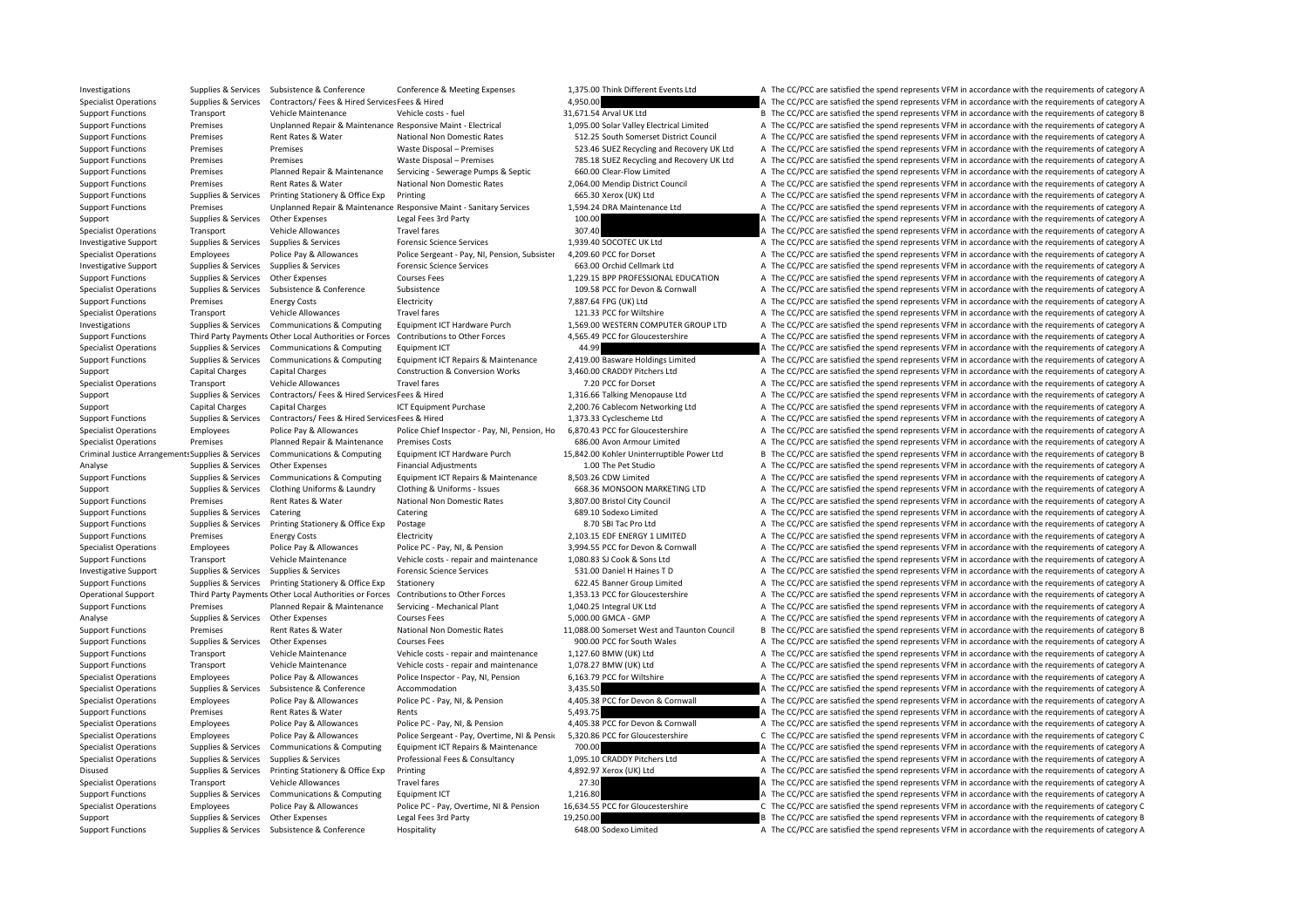Analyse Third Party Payments Third Party Payments Contribution Contribution 1,000.00 ATCM Violence & Vulnderability Unit A The CC/PCC are satisfied the spend represents VFM in accordance with the requirements of category A Support Supplies & Services Other Expenses Payment of Claims - 3rd Party 17,500.00 17,500.00 B The CC/PCC are satisfied the spend represents VFM in accordance with the requirements of category B Support Functions Premises Rent Rates & Water National Non Domestic Rates 13,734.00 South Gloucestershire B The CC/PCC are satisfied the spend represents VFM in accordance with the requirements of category B Support Functions Supplies & Services Subsistence & Conference Hospitality Hospitality 918.00 Sodexo Limited A The CC/PCC are satisfied the spend represents VFM in accordance with the requirements of category A Support Functions Premises Fnergy Costs Electricity Electricity 3,818.62 EDF ENERGY 1 LIMITED A The CC/PCC are satisfied the spend represents VFM in accordance with the requirements of category A Support Functions Premises Rent Rates & Water Landlords Service Charge 1,571.50 A The CC/PCC are satisfied the spend represents VFM in accordance with the requirements of category A Support Premises Rent Rates & Water National Non Domestic Rates 1,046.75 Bath & North East Somerset A The CC/PCC are satisfied the spend represents VEM in accordance with the requirements of category A Support Functions Premises Unplanned Repair & Maintenance Responsive Maint - Electrical Support Responsive Maint - Electrical Support Function Limited A The CC/PCC are satisfied the spend represents VFM in accordance with Support Functions Transport Vehicle Maintenance Vehicle costs - tyres and tubes 968.04 GOODYEAR DUNLOP TYRES UK LTD A The CC/PCC are satisfied the spend represents VFM in accordance with the requirements of category A Specialist Operations Employees Police Pay & Allowances Police PC - Pay, NI, Pension, & Subsistence 4,427.05 PCC for Devon & Cornwall A The CC/PCC are satisfied the spend represents VFM in accordance with the requirements Support Functions Premises Rent Rates & Water National Non Domestic Rates 7.110.00 Bristol City Council A The CC/PCC are satisfied the spend represents VFM in accordance with the requirements of category A Support Functions Third Party Payments Other Local Authorities or Forces Contributions to Other Forces 14.807.16 PCC for Wiltshire B. The CC/PCC are satisfied the spend represents VFM in accordance with the requirements of Support Functions Premises Planned Repair & Maintenance Repairs & Maint General 41,450.49 Integral UK Ltd B The CC/PCC are satisfied the spend represents VFM in accordance with the requirements of category B Analyse Capital Financing External Interest Debt Charges - Interest 110,750.00 Public Works Loan Board C The CC/PCC are satisfied the spend represents VFM in accordance with the requirements of category C Support Functions Premises Rent Rates & Water National Non Domestic Rates 609.82 Mendip District Council A The CC/PCC are satisfied the spend represents VFM in accordance with the requirements of category A Operational Support Supplies & Services Contractors/ Fees & Hired Services Fees & Hired Services Fees & Hired 600.00 Resilience SW Ltd A The CC/PCC are satisfied the spend represents VFM in accordance with the requirements Support Premises Rent Rates & Water National Non Domestic Rates 1,167.25 Bath & North East Somerset A The CC/PCC are satisfied the spend represents VFM in accordance with the requirements of category A Support Functions Premises Energy Costs Electricity Electricity 3,942.26 EDF ENERGY 1 LIMITED A The CC/PCC are satisfied the spend represents VFM in accordance with the requirements of category A Support Functions Supplies & Services Other Expenses Courses Fees 200 Catch a Rainbow Ltd A The CC/PCC are satisfied the spend represents VFM in accordance with the requirements of category A Support Supplies & Services Printing Stationery & Office Exp Printing 38.42 Xerox (UK) Ltd A The CC/PCC are satisfied the spend represents VFM in accordance with the requirements of category A Specialist Operations Supplies & Services Contractors/ Fees & Hired Services Fees & Hired ServicesFees & Hired The CONSERVITH A The CC/PCC are satisfied the spend represents VFM in accordance with the requirements of categ Specialist Operations Employees Police Pay & Allowances Police PC - Pay, NI, & Pension 1,704.02 PCC for Devon & Cornwall A The CC/PCC are satisfied the spend represents VFM in accordance with the requirements of category A Support Supplies & Services Other Expenses Cost Of Appeals Cost Of Appeals 17,249.00 B The CC/PCC are satisfied the spend represents VFM in accordance with the requirements of category B Support Functions Transport Vehicle Maintenance Vehicle costs - repair and maintenance 8,195.55 SJ Cook & Sons Ltd A The CC/PCC are satisfied the spend represents VFM in accordance with the requirements of category A Operational Support Supplies & Services Medical Fees Drugs & Medical Requisites 969.28 St John Ambulance Supplies A The CC/PCC are satisfied the spend represents VFM in accordance with the requirements of category A Support Functions Supplies & Services Other Expenses Legal Costs & Services 593.75 Services Supplies and Functions Supplies a Support of category A The CC/PCC are satisfied the spend represents VFM in accordance with the r Support Functions Supplies & Services Printing Stationery & Office Exp Reprographics 765.00 Thomson Reuters A The CC/PCC are satisfied the spend represents VFM in accordance with the requirements of category A Analyse Supplies & Services Grants & Subscriptions Subscriptions Subscriptions Subscriptions Subscriptions Subscriptions 5,684.00 AVON & SOM CONSTABULARY CLUB NO 1 A The CC/PCC are satisfied the spend represents VFM in acc Support Functions Transport Vehicle Maintenance Vehicle costs S.597.00 Corporate Support HQ Imprest A The CC/PCC are satisfied the spend represents VFM in accordance with the requirements of category A Investigative Support Supplies & Services Supplies & Services Forensic Science Services Forensic Science Services 2,121.00 Orchid Cellmark Ltd A The CC/PCC are satisfied the spend represents VFM in accordance with the requ Support Functions Supplies & Services Other Expenses External Audit Fee 3,609.50 GRANT THORNTON UK LLP A The CC/PCC are satisfied the spend represents VFM in accordance with the requirements of category A Support Functions Premises Rent Rates & Water Hire of Accommodation 21.120.00 Hilton Bristol B The CC/PCC are satisfied the spend represents VFM in accordance with the requirements of category B Investigations Supplies & Services Communications & Computing Equipment ICT Hardware Purch 4.707.00 WESTERN COMPUTER GROUP LTD A The CC/PCC are satisfied the spend represents VFM in accordance with the requirements of cate PCC Third Party Payments Payments to Clients Grants - Voluntary Orgs 41,250.00 North Somerset Council B The CC/PCC are satisfied the spend represents VFM in accordance with the requirements of category B Support Functions Supplies & Services Printing Stationery & Office Exp Printing The Trinting 5.20 Xerox (UK) Ltd A The CC/PCC are satisfied the spend represents VFM in accordance with the requirements of category A Investigations Supplies & Services Supplies & Services Professional Fees & Consultancy 2,800.00 ECRI A The CC/PCC are satisfied the spend represents VFM in accordance with the requirements of category A Support Functions Premises Rent Rates & Water National Non Domestic Rates 22,176.00 Bristol City Council B The CC/PCC are satisfied the spend represents VFM in accordance with the requirements of category B Specialist Operations Supplies & Services Contractors/ Fees & Hired Services Fees & Hired 4,000.00 A The CC/PCC are satisfied the spend represents VFM in accordance with the requirements of category A Operational Support Supplies & Services Printing Stationery & Office Exp Printing Stationery & Office Exp Printing 52.00 Xerox (UK) Ltd A The CC/PCC are satisfied the spend represents VFM in accordance with the requirement Support Functions Supplies & Services Equipment Furniture & Materials Equipment 750.00 Vimpex Ltd A The CC/PCC are satisfied the spend represents VFM in accordance with the requirements of category A Specialist Operations Transport Vehicle Allowances Travel fares and the spend of category C The CC/PCC are satisfied the spend represents VFM in accordance with the requirements of category C Support Functions Transport Vehicle Maintenance Vehicle costs - repair and maintenance 753.81 SJ Cook & Sons Ltd A The CC/PCC are satisfied the spend represents VFM in accordance with the requirements of category A Support Functions Premises Unplanned Repair & Maintenance Vandalism ‐ Forced Entry 1,213.40 Boing Rapid Secure Ltd A The CC/PCC are satisfied the spend represents VFM in accordance with the requirements of category A Specialist Operations Employees Police Staff Pay & Allowances Police Staff - Pay, Overtime, NI & Pension 38.635.39 PCC for Wiltshire C The CC/PCC are satisfied the spend represents VFM in accordance with the requirements o Support Supplies & Services Other Expenses Legal Fees 3rd Party 14,750.00 14,750.00 B The CC/PCC are satisfied the spend represents VFM in accordance with the requirements of category B Specialist Operations Supplies & Services Communications & Computing Equipment ICT Software 23,625.00 Forensic Analytics Ltd B The CC/PCC are satisfied the spend represents VFM in accordance with the requirements of catego Criminal Justice Arrangements Third Party Payments Mird Party Payments Contribution Contribution 3,000.00 The Hampton Trust A The CC/PCC are satisfied the spend represents VFM in accordance with the requirements of categor Supplies & Services Communications & Computing Equipment ICT Repairs & Maintenance 1.900.38 Bottomline Technologies Limited A The CC/PCC are satisfied the spend represents VFM in accordance with the requirements of categor Analyse Supplies & Services Equipment Furniture & Materials Equipment 1,824.30 Tangible Benefit Limited A The CC/PCC are satisfied the spend represents VFM in accordance with the requirements of category A Specialist Operations Employees Police Pay & Allowances Police PC - Pay NJ Pension, & Subsistence 40.323.75 PCC for Wiltshire C. The CC/PCC are satisfied the spend represents VFM in accordance with the requirements of cate Investigative Support Supplies & Services Supplies & Services Forensic Science Services Forensic Science Services 3,689.00 Orchid Cellmark Ltd A The CC/PCC are satisfied the spend represents VFM in accordance with the requ Investigative Support Supplies & Services Supplies & Services Forensic Science Services 16,724.25 Orchid Cellmark Ltd B The CC/PCC are satisfied the spend represents VFM in accordance with the requirements of category B Investigations Supplies & Services Communications & Computing Equipment ICT Hardware Purch 6,565.23 Tangible Benefit Limited A The CC/PCC are satisfied the spend represents VFM in accordance with the requirements of catego Support Functions Transport Vehicle Maintenance Vehicle costs - repair and maintenance 547.35 Bristol Auto Electrical Ltd A The CC/PCC are satisfied the spend represents VFM in accordance with the requirements of category Specialist Operations Transport Vehicle Maintenance Vehicle costs – fuel 354.45 354.45 A The CC/PCC are satisfied the spend represents VFM in accordance with the requirements of category A Support Capital Charges Capital Charges Construction & Conversion Works 6,520.00 Romac Building Contractors Ltd A The CC/PCC are satisfied the spend represents VFM in accordance with the requirements of category A Support Functions Supplies & Services Other Expenses Courses Fees Courses Fees 2,500.00 Dave Marshall Consultancy Ltd A The CC/PCC are satisfied the spend represents VFM in accordance with the requirements of category A Specialist Operations Transport Vehicle Allowances Travel fares Travel fares 7.00 PCC for Devon & Cornwall A The CC/PCC are satisfied the spend represents VFM in accordance with the requirements of category A Support Functions Premises Rent Rates & Water National Non Domestic Rates 2.007.00 Somerset West and Taunton Council A The CC/PCC are satisfied the spend represents VFM in accordance with the requirements of category A Support Capital Charges Capital Charges Construction & Conversion Works 411,774.30 Electrio Ltd C The CC/PCC are satisfied the spend represents VFM in accordance with the requirements of category C Criminal Justice Arrangements Third Party Payments Other Local Authorities or Forces Agency Payments - OLAs 21,831.65 Devon & Somerset Fire & Rescue Auth B The CC/PCC are satisfied the spend represents VFM in accordance wi Support Functions Supplies & Services Communications & Computing Telephone Calls Support A The Computing A The CC/PCC are satisfied the spend represents VFM in accordance with the requirements of category A Secialist Opera Specialist Operations Supplies & Services Communications & Computing Equipment ICT 560.41 Vodafone Corporate Limited A The CC/PCC are satisfied the spend represents VFM in accordance with the requirements of category A Support Supplies & Services Other Expenses Legal Fees 3rd Party 3,333.33 A The CC/PCC are satisfied the spend represents VFM in accordance with the requirements of category A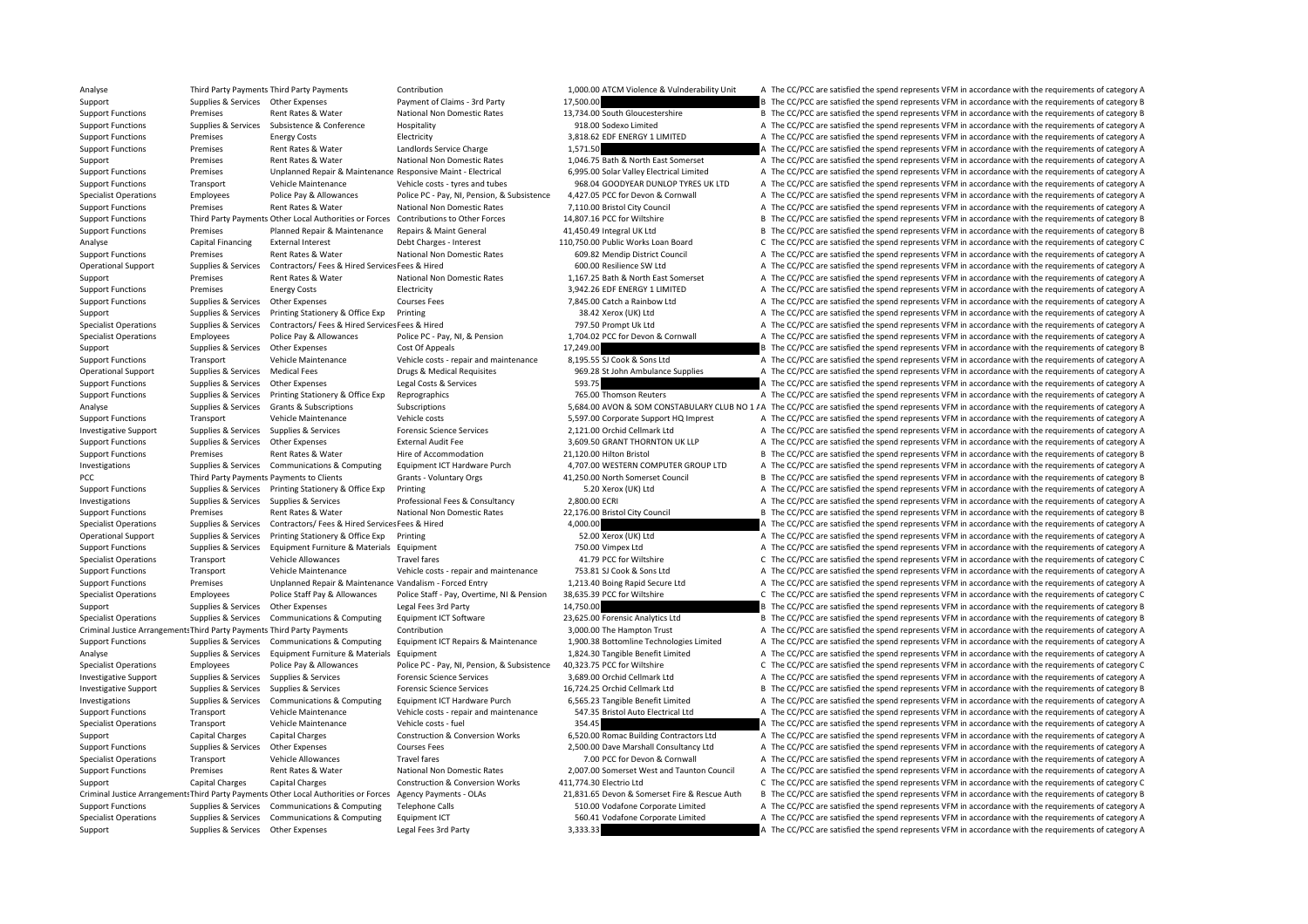| <b>Operational Support</b>                               |                                 | Third Party Payments Other Local Authorities or Forces                                                             | Contributions to Other Forces                                   |
|----------------------------------------------------------|---------------------------------|--------------------------------------------------------------------------------------------------------------------|-----------------------------------------------------------------|
| <b>Operational Support</b>                               | Supplies & Services             | <b>Other Expenses</b>                                                                                              | Dogs - Food                                                     |
| Investigations                                           | Supplies & Services             | Catering                                                                                                           | Catering                                                        |
| Investigations                                           | Supplies & Services             | Subsistence & Conference                                                                                           | Conference & Meeting Expenses                                   |
| Analyse                                                  | Supplies & Services             | <b>Other Expenses</b>                                                                                              | <b>Publicity &amp; Promotions</b>                               |
| <b>Support Functions</b>                                 | Supplies & Services             | <b>Other Expenses</b>                                                                                              | Legal Costs & Services                                          |
| <b>Support Functions</b>                                 | Supplies & Services             | Printing Stationery & Office Exp                                                                                   | Postage                                                         |
| <b>Support Functions</b>                                 | Transport                       | <b>Vehicle Allowances</b>                                                                                          | <b>Travel fares</b>                                             |
| <b>Specialist Operations</b>                             | Employees                       | Police Pay & Allowances                                                                                            | Police PC - Pay, NI, Pension, & Subsistence                     |
| <b>Specialist Operations</b>                             | Employees                       | Police Pay & Allowances                                                                                            | Police Sergeant - Pay, NI, Pension                              |
| <b>Specialist Operations</b>                             | Transport                       | <b>Vehicle Allowances</b>                                                                                          | Vehicle mileage allowance                                       |
| <b>Specialist Operations</b>                             | Employees                       | Police Staff Overtime                                                                                              | Police Staff - Overtime, NI                                     |
| <b>Support Functions</b>                                 | Premises                        | Rent Rates & Water                                                                                                 | Rents                                                           |
| Criminal Justice Arrangements Supplies & Services        |                                 | Printing Stationery & Office Exp                                                                                   | Printing                                                        |
| <b>Support Functions</b>                                 | Premises                        | Rent Rates & Water                                                                                                 | Rents                                                           |
| Analyse                                                  | Employees                       | Police Staff Pay & Allowances                                                                                      | <b>Staffing Agency</b>                                          |
| Support                                                  | <b>Capital Charges</b>          | Capital Charges                                                                                                    | <b>ICT Equipment Purchase</b>                                   |
| <b>Support Functions</b>                                 | Premises                        | Rent Rates & Water                                                                                                 | National Non Domestic Rates                                     |
| <b>Support Functions</b>                                 | Supplies & Services             | Contractors/ Fees & Hired Services Fees & Hired                                                                    |                                                                 |
|                                                          |                                 |                                                                                                                    | Equipment Furniture & Materials Equipment Repairs & Maintenance |
| <b>Specialist Operations</b><br><b>Support Functions</b> | Supplies & Services<br>Premises |                                                                                                                    | <b>Grounds Maintenance</b>                                      |
|                                                          |                                 | Planned Repair & Maintenance                                                                                       |                                                                 |
| <b>Support Functions</b>                                 | Premises                        | <b>Energy Costs</b>                                                                                                | Electricity                                                     |
| <b>Specialist Operations</b>                             | Supplies & Services             | <b>Communications &amp; Computing</b>                                                                              | <b>Telephone Calls</b>                                          |
| <b>Specialist Operations</b>                             | Premises                        | Rent Rates & Water                                                                                                 | National Non Domestic Rates                                     |
| <b>Specialist Operations</b>                             | Employees                       | Police Staff Pay & Allowances                                                                                      | Police Staff - Pay, Overtime, NI & Pension                      |
| <b>Investigative Support</b>                             | Supplies & Services             | <b>Medical Fees</b>                                                                                                | Pathologists reports                                            |
| <b>Support Functions</b>                                 | Premises                        | Rent Rates & Water                                                                                                 | National Non Domestic Rates                                     |
| <b>Specialist Operations</b>                             | Employees                       | Police Overtime                                                                                                    | Police PC - Overtime, NI, RD, Unsoc Hrs                         |
| Support                                                  | Supplies & Services             | <b>Other Expenses</b>                                                                                              | Payment of Claims - 3rd Party                                   |
| <b>Support Functions</b>                                 | Premises                        | Rent Rates & Water                                                                                                 | National Non Domestic Rates                                     |
| <b>Support Functions</b>                                 | Premises                        | Rent Rates & Water                                                                                                 | <b>National Non Domestic Rates</b>                              |
| <b>Support Functions</b>                                 | Premises                        | Rent Rates & Water                                                                                                 | National Non Domestic Rates                                     |
| <b>Support Functions</b>                                 | Supplies & Services             | <b>Communications &amp; Computing</b>                                                                              | Equipment ICT                                                   |
| <b>Support Functions</b>                                 | Supplies & Services             | Supplies & Services                                                                                                | Equipment - Consumables                                         |
| <b>Specialist Operations</b>                             | Supplies & Services             | Contractors/ Fees & Hired Services Fees & Hired                                                                    |                                                                 |
| <b>Support Functions</b>                                 | Premises                        | Planned Repair & Maintenance                                                                                       | Servicing - Mechanical Plant                                    |
| Support                                                  | Employees                       | <b>Indirect Employee Expenses</b>                                                                                  | Refunds - Contributions                                         |
| Criminal Justice Arrangements Supplies & Services        |                                 | Supplies & Services                                                                                                | Professional Fees & Consultancy                                 |
| Roads Policing                                           | Supplies & Services             | Printing Stationery & Office Exp                                                                                   | Postage                                                         |
| <b>Investigative Support</b>                             | Supplies & Services             | Supplies & Services                                                                                                | <b>Forensic Science Services</b>                                |
| <b>PCC</b>                                               | Supplies & Services             | Grants & Subscriptions                                                                                             | Subscriptions                                                   |
| <b>Investigative Support</b>                             | Supplies & Services             | Supplies & Services                                                                                                | <b>Forensic Science Services</b>                                |
| <b>Support Functions</b>                                 | Supplies & Services             | Communications & Computing                                                                                         | Equipment ICT Hardware Purch                                    |
| <b>Specialist Operations</b>                             | Employees                       | Police Pay & Allowances                                                                                            | Police Insp - Pay, NI, Pension, TRA, Subs                       |
| Analyse                                                  | Supplies & Services             | Communications & Computing                                                                                         | Equipment ICT Software                                          |
| <b>Support Functions</b>                                 | Premises                        | Rent Rates & Water                                                                                                 | Landlords Service Charge                                        |
|                                                          |                                 | Criminal Justice Arrangement: Third Party Payments Other Local Authorities or Forces Contributions to Other Forces |                                                                 |
| <b>Support Functions</b>                                 | Premises                        | Unplanned Repair & Maintenance Responsive Maint - Floor or Stairs                                                  |                                                                 |
| Analyse                                                  | Supplies & Services             | Equipment Furniture & Materials Equipment                                                                          |                                                                 |
|                                                          |                                 |                                                                                                                    |                                                                 |
| <b>Support Functions</b>                                 | Supplies & Services             | <b>Other Expenses</b>                                                                                              | Legal Costs & Services                                          |
| <b>Support Functions</b>                                 | Premises                        | <b>Cleaning &amp; Domestic Supplies</b>                                                                            | <b>Cleaning Charges</b>                                         |
| <b>Specialist Operations</b>                             | Supplies & Services             | Subsistence & Conference                                                                                           | Subsistence                                                     |
| <b>Support Functions</b>                                 | Transport                       | Vehicle Maintenance                                                                                                | Vehicle costs - repair and maintenance                          |
| <b>Support Functions</b>                                 |                                 | Third Party Payments Other Local Authorities or Forces Contributions to Other Forces                               |                                                                 |
| Operational Support                                      | Supplies & Services             | Contractors/ Fees & Hired Services Fees & Hired                                                                    |                                                                 |
| <b>Specialist Operations</b>                             | Supplies & Services             | <b>Other Expenses</b>                                                                                              | Licences & Orders                                               |
| <b>Support Functions</b>                                 | Transport                       | Vehicle Maintenance                                                                                                | Vehicle costs - repair and maintenance                          |
| Investigations                                           | Supplies & Services             | Printing Stationery & Office Exp                                                                                   | Printing                                                        |
| <b>Support Functions</b>                                 | Supplies & Services             | Contractors/ Fees & Hired Services Fees & Hired                                                                    |                                                                 |
| <b>Operational Support</b>                               | Supplies & Services             | <b>Other Expenses</b>                                                                                              | Dogs - Purchase                                                 |
| <b>Support Functions</b>                                 | Premises                        | Rent Rates & Water                                                                                                 | National Non Domestic Rates                                     |
| Support                                                  | Capital Charges                 | Capital Charges                                                                                                    | <b>ICT Equipment Purchase</b>                                   |
| Support                                                  | Premises                        | Cleaning & Domestic Supplies                                                                                       | <b>Cleaning Charges</b>                                         |
| <b>Local Policing</b>                                    | Supplies & Services             | Other Expenses                                                                                                     | <b>Courses Fees</b>                                             |
|                                                          |                                 |                                                                                                                    |                                                                 |

|                  | 600.00 Clevedon Hall Limited                                           | Α              |
|------------------|------------------------------------------------------------------------|----------------|
|                  | 1,472.00 SOLON SECURITY LTD                                            | Α              |
| 950.00           |                                                                        | A              |
| 2,917.03         |                                                                        | A              |
|                  | 204.30 Pertemps Professional Development L                             | Α              |
|                  | 4,419.08 PCC for Devon & Cornwall                                      | Α              |
|                  | 4,715.52 PCC for Wiltshire                                             | Α              |
|                  | 34.20 PCC for Wiltshire                                                | C              |
|                  | 491.06 PCC for Devon & Cornwall                                        | Α              |
|                  | 2,575.00 MENDIP DISTRICT COUNCIL                                       | A              |
|                  | 2,058.50 Xerox (UK) Ltd                                                | A              |
|                  | 2,032.50 South Gloucestershire Council                                 | Α              |
|                  | 13,033.93 Matrix SCM Ltd                                               | B              |
|                  | 49,876.00 Vysiion Ltd                                                  | C              |
|                  | 46,368.00 South Gloucestershire                                        | B              |
|                  | 2,133.33 Cyclescheme Ltd                                               | Α              |
|                  | 1,500.00 Bristol Airport                                               | Α              |
|                  | 895.00 Gordano Tree Care                                               | A              |
|                  | 2,764.94 EDF ENERGY 1 LIMITED                                          | A              |
|                  | 722.38 Vodafone Ltd                                                    | Α              |
|                  | 6,233.13 North Somerset Council                                        | Α              |
|                  | 6,506.86 PCC for Gloucestershire                                       | $\overline{C}$ |
|                  |                                                                        |                |
|                  | 2,100.00 Dr Kathryn Urankar                                            | Α              |
|                  | 702.00 Somerset West and Taunton Council                               | Α              |
|                  | 4,125.75 PCC for Devon & Cornwall                                      | Α              |
| 2,500.00         |                                                                        | A              |
|                  | 576.25 South Somerset District Council                                 | Α              |
|                  | 591.00 Bristol City Council                                            | Α              |
|                  | 870.75 North Somerset Council                                          | Α              |
| 20,000.00 BT PLC |                                                                        | B              |
|                  | 1,510.78 WA Products (UK) Ltd t/a SceneSafe                            | Α              |
|                  | 1,217.00 Commercial Transfer Limited                                   | Α              |
|                  | 4,926.46 Integral UK Ltd                                               | Α              |
| 2,304.13         |                                                                        | A              |
|                  | 2,587.50 Hays Specialist Recruitment Ltd                               | Α              |
| 3,333.43         |                                                                        | A              |
|                  | 4,529.00 Key Forensic Services Ltd                                     | Α              |
| 700.00 ICVA      |                                                                        | Α              |
|                  | 2,348.00 Orchid Cellmark Ltd                                           | Α              |
| 2,145.75         |                                                                        | A              |
|                  | 6,350.98 PCC for Devon & Cornwall                                      | A              |
|                  | 6,500.00 First Forensic Solutions Ltd                                  | A              |
|                  |                                                                        |                |
|                  | 245.50 Sedgemoor District Council                                      | Α              |
|                  | 19,959.00 Devon & Somerset Fire & Rescue Auth                          | B              |
|                  | 1,125.00 DRA Maintenance Ltd                                           | Α              |
|                  | 518.35 NISBETS                                                         | Α              |
| 700.00           |                                                                        | A              |
|                  | 15,109.76 Sodexo Limited                                               | B              |
|                  | 115.86 PCC for Wiltshire                                               | C              |
|                  | 4,189.41 SJ Cook & Sons Ltd                                            | Α              |
|                  | 13,718.63 PCC for Wiltshire                                            | B              |
|                  |                                                                        | Α              |
| 7,000.00         | 3,198.00 PCC for Thames Valley                                         |                |
|                  | 1,062.99 SAMPSON COMMERCIALS LTD                                       | A<br>Α         |
|                  |                                                                        |                |
|                  | 14.38 Xerox (UK) Ltd                                                   | Α<br>A         |
|                  | 560.00 College of Policing Ltd                                         |                |
|                  | 2,550.00 The PCC for West Midlands                                     | Α              |
|                  | 45,864.00 Bath & North East Somerset                                   | B              |
|                  | 76,125.00 Lenovo Technology (UK) Ltd                                   | C              |
|                  | 2,502.25 Sodexo Limited<br>1,050.00 Loudmouth Education & Training Ltd | B<br>Α         |

9.921.69 PCC for Devon & Cornwall A The CC/PCC are satisfied the spend represents VFM in accordance with the requirements of category A 1,883.12 Crown Petfoods Ltd **A** The CC/PCC are satisfied the spend represents VFM in accordance with the requirements of category A 1,100.00 Sodexo Limited **A** The CC/PCC are satisfied the spend represents VFM in accordance with the requirements of category A Invectives Conferences Supplies Supplies A The Conference Conference Conference Conference A The CC/PCC are satisfied the spend represents VFM in accordance with the requirements of category A The CC/PCC are satisfied the spend represents VFM in accordance with the requirements of category A The CC/PCC are satisfied the spend represents VFM in accordance with the requirements of category A The CC/PCC are satisfied the spend represents VFM in accordance with the requirements of category A The CC/PCC are satisfied the spend represents VFM in accordance with the requirements of category A The CC/PCC are satisfied the spend represents VFM in accordance with the requirements of category A The CC/PCC are satisfied the spend represents VFM in accordance with the requirements of category A The CC/PCC are satisfied the spend represents VFM in accordance with the requirements of category C The CC/PCC are satisfied the spend represents VFM in accordance with the requirements of category A The CC/PCC are satisfied the spend represents VFM in accordance with the requirements of category A The CC/PCC are satisfied the spend represents VFM in accordance with the requirements of category A The CC/PCC are satisfied the spend represents VFM in accordance with the requirements of category A The CC/PCC are satisfied the spend represents VFM in accordance with the requirements of category B 149,876.00 Vysiion Ltd **CALCHARGES COMPUT CONTASE 149,876.00** Vysiion Ltd C The CC/PCC are satisfied the spend represents VFM in accordance with the requirements of category C The CC/PCC are satisfied the spend represents VFM in accordance with the requirements of category B The CC/PCC are satisfied the spend represents VFM in accordance with the requirements of category A The CC/PCC are satisfied the spend represents VFM in accordance with the requirements of category A The CC/PCC are satisfied the spend represents VFM in accordance with the requirements of category A The CC/PCC are satisfied the spend represents VFM in accordance with the requirements of category A The CC/PCC are satisfied the spend represents VFM in accordance with the requirements of category A The CC/PCC are satisfied the spend represents VFM in accordance with the requirements of category A The CC/PCC are satisfied the spend represents VFM in accordance with the requirements of category C In the CC/PCC are satisfied the spend represents VFM in accordance with the requirements of category A The CC/PCC are satisfied the spend represents VFM in accordance with the requirements of category A The CC/PCC are satisfied the spend represents VFM in accordance with the requirements of category A The CC/PCC are satisfied the spend represents VFM in accordance with the requirements of category A The CC/PCC are satisfied the spend represents VFM in accordance with the requirements of category A The CC/PCC are satisfied the spend represents VFM in accordance with the requirements of category A The CC/PCC are satisfied the spend represents VFM in accordance with the requirements of category A The CC/PCC are satisfied the spend represents VFM in accordance with the requirements of category B The CC/PCC are satisfied the spend represents VFM in accordance with the requirements of category A The CC/PCC are satisfied the spend represents VFM in accordance with the requirements of category A The CC/PCC are satisfied the spend represents VFM in accordance with the requirements of category A The CC/PCC are satisfied the spend represents VFM in accordance with the requirements of category A The CC/PCC are satisfied the spend represents VFM in accordance with the requirements of category A The CC/PCC are satisfied the spend represents VFM in accordance with the requirements of category A Invective Supplies For Supplies Forential Supplies Forents Forensic Services A The CC/PCC are satisfied the spend represents VFM in accordance with the requirements of category A The CC/PCC are satisfied the spend represents VFM in accordance with the requirements of category A Invective Supplies Tupper Supplies Supplies Supplies CFM Cellmark Corport Cellmark Corport Cellmark Ltd A The CC/PCC are satisfied the spend represents VFM in accordance with the requirements of category A The CC/PCC are satisfied the spend represents VFM in accordance with the requirements of category A The CC/PCC are satisfied the spend represents VFM in accordance with the requirements of category A The CC/PCC are satisfied the spend represents VFM in accordance with the requirements of category A The CC/PCC are satisfied the spend represents VFM in accordance with the requirements of category A The CC/PCC are satisfied the spend represents VFM in accordance with the requirements of category B The CC/PCC are satisfied the spend represents VFM in accordance with the requirements of category A The CC/PCC are satisfied the spend represents VFM in accordance with the requirements of category A The CC/PCC are satisfied the spend represents VFM in accordance with the requirements of category A The CC/PCC are satisfied the spend represents VFM in accordance with the requirements of category B The CC/PCC are satisfied the spend represents VFM in accordance with the requirements of category C The CC/PCC are satisfied the spend represents VFM in accordance with the requirements of category A The CC/PCC are satisfied the spend represents VFM in accordance with the requirements of category B The CC/PCC are satisfied the spend represents VFM in accordance with the requirements of category A The CC/PCC are satisfied the spend represents VFM in accordance with the requirements of category A The CC/PCC are satisfied the spend represents VFM in accordance with the requirements of category A The CC/PCC are satisfied the spend represents VFM in accordance with the requirements of category A The CC/PCC are satisfied the spend represents VFM in accordance with the requirements of category A The CC/PCC are satisfied the spend represents VFM in accordance with the requirements of category A The CC/PCC are satisfied the spend represents VFM in accordance with the requirements of category B The CC/PCC are satisfied the spend represents VFM in accordance with the requirements of category C The CC/PCC are satisfied the spend represents VFM in accordance with the requirements of category B . The CC/PCC are satisfied the spend represents VFM in accordance with the requirements of category A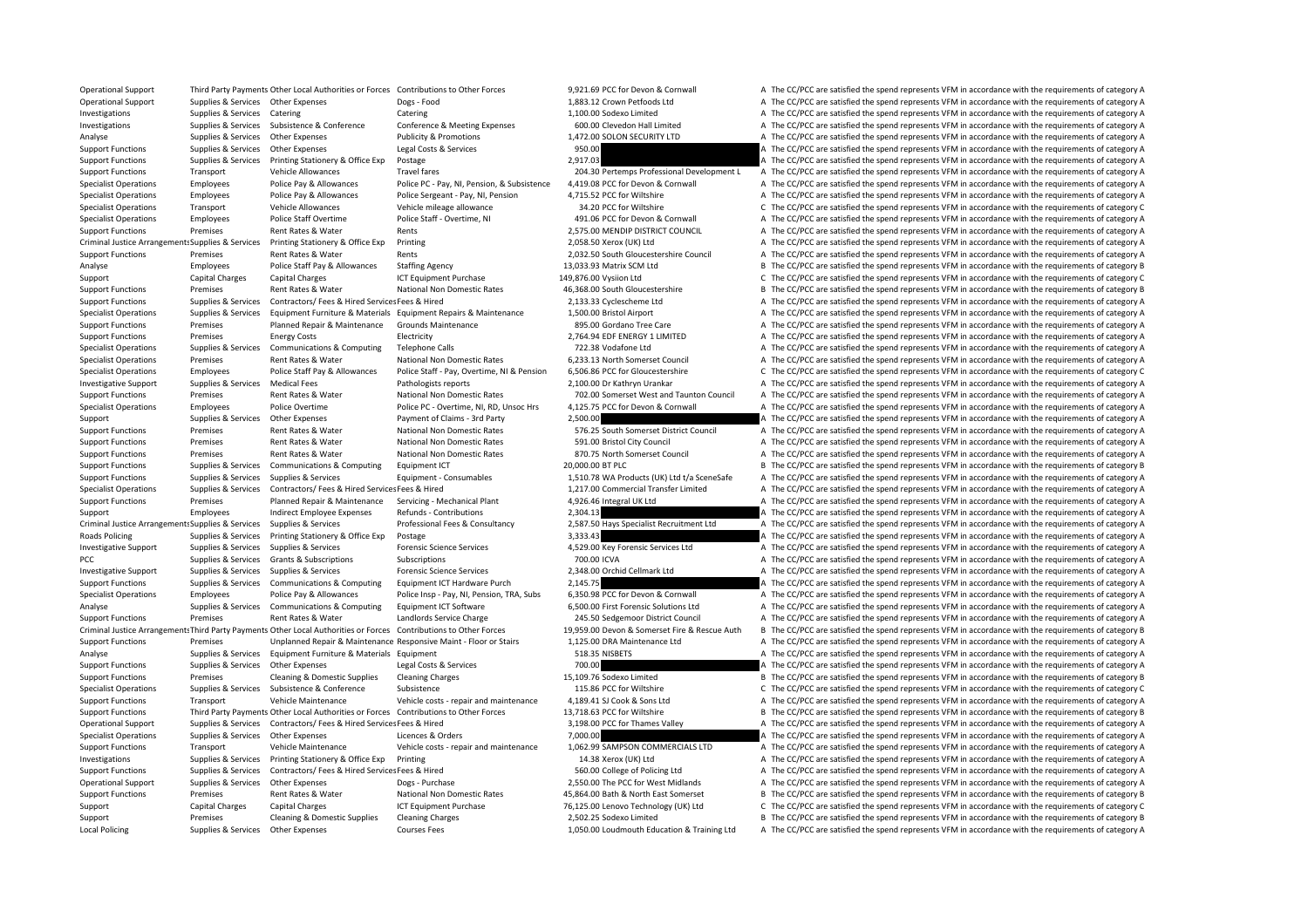| support runctions            | rienises                                 | Clearing & Doniestic Supplies                                                        | Clearing Charges                                                      | LJ.IUJ.70 JUUEXU LIIIIILEU                    | Desired CC/PCC are satisfied the spend represents virin accordance with the requirements or category b |
|------------------------------|------------------------------------------|--------------------------------------------------------------------------------------|-----------------------------------------------------------------------|-----------------------------------------------|--------------------------------------------------------------------------------------------------------|
| <b>Specialist Operations</b> | Employees                                | Police Pay & Allowances                                                              | Police PC - Pay, NI, Pension, & Subsistence                           | 1,812.07 PCC for Devon & Cornwall             | A The CC/PCC are satisfied the spend represents VFM in accordance with the requirements of category A  |
| <b>Investigative Support</b> | Supplies & Services                      | <b>Medical Fees</b>                                                                  | Pathologists reports                                                  | 840.00 Dr Peter Ehrhardt                      | A The CC/PCC are satisfied the spend represents VFM in accordance with the requirements of category A  |
| <b>Support Functions</b>     | Supplies & Services                      | Printing Stationery & Office Exp                                                     | Stationery                                                            | 531.40 Office Depot UK Ltd                    | A The CC/PCC are satisfied the spend represents VFM in accordance with the requirements of category A  |
| <b>Specialist Operations</b> | Supplies & Services                      |                                                                                      | Contractors/ Fees & Hired Services Fees & Hired - Cleaning Cells/Vehs | 2.99                                          | A The CC/PCC are satisfied the spend represents VFM in accordance with the requirements of category A  |
| <b>Support Functions</b>     | Transport                                | Vehicle Maintenance                                                                  | Vehicle costs - repair and maintenance                                | 2,388.69 PCC for Wiltshire                    | A The CC/PCC are satisfied the spend represents VFM in accordance with the requirements of category A  |
| <b>Specialist Operations</b> | Supplies & Services                      | Equipment Furniture & Materials Equipment                                            |                                                                       | 365.00                                        | A The CC/PCC are satisfied the spend represents VFM in accordance with the requirements of category A  |
|                              |                                          |                                                                                      |                                                                       |                                               |                                                                                                        |
| <b>Support Functions</b>     | Supplies & Services                      | Printing Stationery & Office Exp                                                     | Postage                                                               | 1,187.21 PURCHASE POWER                       | A The CC/PCC are satisfied the spend represents VFM in accordance with the requirements of category A  |
| <b>Roads Policing</b>        | Supplies & Services                      | Printing Stationery & Office Exp                                                     | Postage                                                               | 1,703.00                                      | A The CC/PCC are satisfied the spend represents VFM in accordance with the requirements of category A  |
| <b>Support Functions</b>     | Transport                                | Vehicle Maintenance                                                                  | Vehicle costs - repair and maintenance                                | 948.68 DRIVE VAUXHALL                         | A The CC/PCC are satisfied the spend represents VFM in accordance with the requirements of category A  |
| <b>Specialist Operations</b> | Supplies & Services                      | Subsistence & Conference                                                             | Conference & Meeting Expenses                                         | 2,802.60 Officers' Mess RM Poole              | A The CC/PCC are satisfied the spend represents VFM in accordance with the requirements of category A  |
| <b>Specialist Operations</b> | Premises                                 | Cleaning & Domestic Supplies                                                         | <b>Cleaning Charges</b>                                               | 1,023.30 Sodexo Limited                       | B The CC/PCC are satisfied the spend represents VFM in accordance with the requirements of category B  |
| Support                      | <b>Capital Charges</b>                   | <b>Capital Charges</b>                                                               | <b>ICT Equipment Purchase</b>                                         | 6,075.17 Cablecom Networking Ltd              | A The CC/PCC are satisfied the spend represents VFM in accordance with the requirements of category A  |
| PCC                          | Third Party Payments Payments to Clients |                                                                                      | Grants - Voluntary Orgs                                               | 3,365.50 SOMERSET COUNTY COUNCIL              | A The CC/PCC are satisfied the spend represents VFM in accordance with the requirements of category A  |
| <b>Specialist Operations</b> | Employees                                | Police Pay & Allowances                                                              | Police PC - Pay, NI, & Pension                                        | 4,405.38 PCC for Devon & Cornwall             | A The CC/PCC are satisfied the spend represents VFM in accordance with the requirements of category A  |
| Support                      | Transport                                | <b>Vehicle Allowances</b>                                                            | Travel fares                                                          | 83.70                                         | A The CC/PCC are satisfied the spend represents VFM in accordance with the requirements of category A  |
| <b>Support Functions</b>     | Premises                                 | <b>Energy Costs</b>                                                                  | Electricity                                                           | 2,420.72 EDF ENERGY 1 LIMITED                 | A The CC/PCC are satisfied the spend represents VFM in accordance with the requirements of category A  |
| PCC                          | Supplies & Services                      | Other Expenses                                                                       | <b>Courses Fees</b>                                                   | 580.00 Todays Training Courses Ltd            | A The CC/PCC are satisfied the spend represents VFM in accordance with the requirements of category A  |
| <b>Support Functions</b>     | Supplies & Services                      | Communications & Computing                                                           | Equipment ICT Repairs & Maintenance                                   | 2,419.00 Basware Holdings Limited             | A The CC/PCC are satisfied the spend represents VFM in accordance with the requirements of category A  |
|                              |                                          |                                                                                      |                                                                       |                                               |                                                                                                        |
| <b>Specialist Operations</b> | Supplies & Services                      | Printing Stationery & Office Exp                                                     | Stationery                                                            | 905.47 Banner Group Limited                   | A The CC/PCC are satisfied the spend represents VFM in accordance with the requirements of category A  |
| <b>Support Functions</b>     | Employees                                | <b>Indirect Employee Expenses</b>                                                    | Direct Medical Intervention                                           | 720.00                                        | A The CC/PCC are satisfied the spend represents VFM in accordance with the requirements of category A  |
| <b>Support Functions</b>     | Supplies & Services                      | Equipment Furniture & Materials Equipment Operational                                |                                                                       | 527.76 CAREYS D I Y & BUILDING SUPPLIES       | A The CC/PCC are satisfied the spend represents VFM in accordance with the requirements of category A  |
| <b>Support Functions</b>     | Premises                                 | Rent Rates & Water                                                                   | National Non Domestic Rates                                           | 1,102.50 Mendip District Council              | A The CC/PCC are satisfied the spend represents VFM in accordance with the requirements of category A  |
| <b>Investigative Support</b> | Supplies & Services                      | Supplies & Services                                                                  | <b>Forensic Science Services</b>                                      | 13,216.00 Key Forensic Services Ltd           | B The CC/PCC are satisfied the spend represents VFM in accordance with the requirements of category B  |
| <b>Specialist Operations</b> | Supplies & Services                      | Equipment Furniture & Materials Equipment                                            |                                                                       | 610.00 Specialist Computer Centres            | A The CC/PCC are satisfied the spend represents VFM in accordance with the requirements of category A  |
| <b>Support Functions</b>     | Premises                                 | Rent Rates & Water                                                                   | Rents                                                                 | 600.00 Bristol City Council                   | A The CC/PCC are satisfied the spend represents VFM in accordance with the requirements of category A  |
| <b>Specialist Operations</b> | Employees                                | Police Pay & Allowances                                                              | Police Inspector - Pay, NI, Pension, HA, Subs                         | 6,536.67 PCC for Wiltshire                    | A The CC/PCC are satisfied the spend represents VFM in accordance with the requirements of category A  |
| <b>Specialist Operations</b> | Supplies & Services                      | Other Expenses                                                                       | <b>Courses Fees</b>                                                   | 1,200.00 National Offender Management Servic  | A The CC/PCC are satisfied the spend represents VFM in accordance with the requirements of category A  |
| <b>Specialist Operations</b> | Premises                                 | Rent Rates & Water                                                                   | Landlords Service Charge                                              | 8,162.00 National Crime Agency                | A The CC/PCC are satisfied the spend represents VFM in accordance with the requirements of category A  |
| <b>Investigative Support</b> | Supplies & Services                      | Contractors/ Fees & Hired Services Fees & Hired - Accreditation                      |                                                                       | 5,167.00 United Kingdom Accreditation Servic  | A The CC/PCC are satisfied the spend represents VFM in accordance with the requirements of category A  |
| <b>Support Functions</b>     | Supplies & Services                      | Grants & Subscriptions                                                               | Subscriptions                                                         | 3,074.00 Chief Police Officer Staff Associat  | A The CC/PCC are satisfied the spend represents VFM in accordance with the requirements of category A  |
|                              |                                          |                                                                                      |                                                                       |                                               |                                                                                                        |
| <b>Support Functions</b>     | Supplies & Services                      | Supplies & Services                                                                  | Professional Fees & Consultancy                                       | 691.20 Moira Pook RI Ltd                      | A The CC/PCC are satisfied the spend represents VFM in accordance with the requirements of category A  |
| Support                      | Supplies & Services                      | Other Expenses                                                                       | Legal Fees 3rd Party                                                  | 6,319.50                                      | A The CC/PCC are satisfied the spend represents VFM in accordance with the requirements of category A  |
| <b>Specialist Operations</b> | Transport                                | Vehicle Allowances                                                                   | Travel fares                                                          | 14.40 PCC for Devon & Cornwall                | A The CC/PCC are satisfied the spend represents VFM in accordance with the requirements of category A  |
| Analyse                      | Supplies & Services                      | Equipment Furniture & Materials Equipment Operational                                |                                                                       | 2,637.00 D.tec International Limited          | A The CC/PCC are satisfied the spend represents VFM in accordance with the requirements of category A  |
| <b>Support Functions</b>     | Premises                                 | Rent Rates & Water                                                                   | National Non Domestic Rates                                           | 19,404.00 North Somerset Council              | B The CC/PCC are satisfied the spend represents VFM in accordance with the requirements of category B  |
| <b>Roads Policing</b>        | Supplies & Services                      | Equipment Furniture & Materials Equipment Operational                                |                                                                       | 1,640.00 Jenoptik Traffic Solutions UK Ltd    | A The CC/PCC are satisfied the spend represents VFM in accordance with the requirements of category A  |
| Investigations               | Transport                                | Vehicle Allowances                                                                   | Vehicle mileage allowance                                             | 363.01 ONE TIME VENDOR                        | A The CC/PCC are satisfied the spend represents VFM in accordance with the requirements of category A  |
| <b>Support Functions</b>     |                                          | Third Party Payments Other Local Authorities or Forces Contributions to Other Forces |                                                                       | 4,625.47 PCC for Gloucestershire              | A The CC/PCC are satisfied the spend represents VFM in accordance with the requirements of category A  |
| PCC                          | Supplies & Services                      | Contractors/ Fees & Hired Services Fees & Hired                                      |                                                                       | 12,824.48 National Offender Management Servic | B The CC/PCC are satisfied the spend represents VFM in accordance with the requirements of category B  |
| <b>Support Functions</b>     | Premises                                 | Planned Repair & Maintenance                                                         | Fire Alarms                                                           | 1,252.20 Sovereign Fire & Security Ltd        | A The CC/PCC are satisfied the spend represents VFM in accordance with the requirements of category A  |
| <b>Support Functions</b>     | Supplies & Services                      | Equipment Furniture & Materials Equipment                                            |                                                                       | 622.07 Weston Garden Machinery                | A The CC/PCC are satisfied the spend represents VFM in accordance with the requirements of category A  |
| <b>Support Functions</b>     | Premises                                 | Rent Rates & Water                                                                   | Rents                                                                 | 587.50 Beeley Wood Properties Ltd             | A The CC/PCC are satisfied the spend represents VFM in accordance with the requirements of category A  |
|                              |                                          |                                                                                      |                                                                       |                                               |                                                                                                        |
| <b>Investigative Support</b> | Supplies & Services                      | <b>Medical Fees</b>                                                                  | Pathologists reports                                                  | 2,612.00 Dr A J Jeffery                       | A The CC/PCC are satisfied the spend represents VFM in accordance with the requirements of category A  |
| <b>Support Functions</b>     | Premises                                 | Unplanned Repair & Maintenance Responsive Maint - Roofs                              |                                                                       | 595.11 DRA Maintenance Ltd                    | A The CC/PCC are satisfied the spend represents VFM in accordance with the requirements of category A  |
| <b>Specialist Operations</b> | Employees                                | Police Pay & Allowances                                                              | Police PC - Pay, NI, & Pension                                        | 4,405.37 PCC for Gloucestershire              | C The CC/PCC are satisfied the spend represents VFM in accordance with the requirements of category C  |
| <b>Roads Policing</b>        | Supplies & Services                      |                                                                                      | Equipment Furniture & Materials Equipment Repairs & Maintenance       | 14,438.00 LION LABORATORIES LTD               | B The CC/PCC are satisfied the spend represents VFM in accordance with the requirements of category B  |
| <b>Operational Support</b>   | Supplies & Services                      | Other Expenses                                                                       | Vet Fees & Supplies                                                   | 587.53 Golden Valley Veterinary Hospital      | A The CC/PCC are satisfied the spend represents VFM in accordance with the requirements of category A  |
| <b>Investigative Support</b> |                                          |                                                                                      | <b>Forensic Science Services</b>                                      |                                               | A The CC/PCC are satisfied the spend represents VFM in accordance with the requirements of category A  |
|                              | Supplies & Services                      | Supplies & Services                                                                  |                                                                       | 3,425.00 Orchid Cellmark Ltd                  |                                                                                                        |
| <b>Specialist Operations</b> | Employees                                | Police Pay & Allowances                                                              | Police PC - Pay, NI, Pension, & Subsistence                           | 4,082.85 PCC for Devon & Cornwall             | A The CC/PCC are satisfied the spend represents VFM in accordance with the requirements of category A  |
| Analyse                      | Supplies & Services                      | Printing Stationery & Office Exp                                                     | Stationery                                                            | 40.99 NISBETS                                 | A The CC/PCC are satisfied the spend represents VFM in accordance with the requirements of category A  |
|                              |                                          |                                                                                      |                                                                       |                                               |                                                                                                        |
| <b>Support Functions</b>     | Supplies & Services                      | Communications & Computing                                                           | Equipment ICT Repairs & Maintenance                                   | 2,419.00 Basware Holdings Limited             | A The CC/PCC are satisfied the spend represents VFM in accordance with the requirements of category A  |
| <b>Support Functions</b>     | Premises                                 | Planned Repair & Maintenance                                                         | Servicing - Sewerage Pumps & Septic                                   | 1,060.00 Clear-Flow Limited                   | A The CC/PCC are satisfied the spend represents VFM in accordance with the requirements of category A  |
| Support                      | Supplies & Services                      | Subsistence & Conference                                                             | Hospitality, Conference & Meeting Expense                             | 500.00 Clevedon Hall Limited                  | A The CC/PCC are satisfied the spend represents VFM in accordance with the requirements of category A  |
| <b>Specialist Operations</b> | Supplies & Services                      | Contractors/ Fees & Hired Services Fees & Hired                                      |                                                                       | 1,469.99 Knight Frank Client Account          | A The CC/PCC are satisfied the spend represents VFM in accordance with the requirements of category A  |
| <b>Investigative Support</b> | Supplies & Services                      | Other Expenses                                                                       | <b>Courses Fees</b>                                                   | 3,240.00 Alecto Forensic Services Ltd         | A The CC/PCC are satisfied the spend represents VFM in accordance with the requirements of category A  |
| <b>Specialist Operations</b> | Employees                                | Police Pay & Allowances                                                              | Police Chief Inspector - Pay, NI, Pension, Ho                         | 7.143.32 PCC for Gloucestershire              | C The CC/PCC are satisfied the spend represents VFM in accordance with the requirements of category C  |
| <b>Operational Support</b>   | Supplies & Services                      | Other Expenses                                                                       | Helicopter charge                                                     | 343,756.00 P & CC for West Yorkshire          | C The CC/PCC are satisfied the spend represents VFM in accordance with the requirements of category C  |
| <b>Specialist Operations</b> | Transport                                | <b>Vehicle Allowances</b>                                                            | <b>Travel fares</b>                                                   | 15.00 PCC for Dorset                          | A The CC/PCC are satisfied the spend represents VFM in accordance with the requirements of category A  |
| <b>Roads Policing</b>        | Supplies & Services                      | Equipment Furniture & Materials Equipment Operational                                |                                                                       | 2,309.50 D.tec International Limited          | A The CC/PCC are satisfied the spend represents VFM in accordance with the requirements of category A  |
| <b>Support Functions</b>     | Supplies & Services                      | Supplies & Services                                                                  | <b>Forensic Science Services</b>                                      | 650.00 Alere Toxicology PLC                   | A The CC/PCC are satisfied the spend represents VFM in accordance with the requirements of category A  |
| <b>Specialist Operations</b> | Employees                                | Police Pay & Allowances                                                              | Police Sergeant - Pay, NI, Pension                                    | 4,929.36 PCC for Dorset                       | A The CC/PCC are satisfied the spend represents VFM in accordance with the requirements of category A  |
| Operational Support          | Supplies & Services                      | Printing Stationery & Office Exp                                                     | Printing                                                              | 296.00 Xerox (UK) Ltd                         | A The CC/PCC are satisfied the spend represents VFM in accordance with the requirements of category A  |
| <b>Specialist Operations</b> | Premises                                 | <b>Energy Costs</b>                                                                  | Electricity                                                           | 3,477.28 EDF ENERGY 1 LIMITED                 | A The CC/PCC are satisfied the spend represents VFM in accordance with the requirements of category A  |

|          | 1,812.07 PCC for Devon & Cornwall                                     | Α      | T      |
|----------|-----------------------------------------------------------------------|--------|--------|
|          | 840.00 Dr Peter Ehrhardt                                              | Α      | T      |
|          | 531.40 Office Depot UK Ltd                                            | A      | T      |
| 2.99     |                                                                       | А      | T      |
|          | 2,388.69 PCC for Wiltshire                                            | A      | T      |
| 365.00   |                                                                       | А      | Ţ      |
|          | 1,187.21 PURCHASE POWER                                               | А      | T      |
| 1,703.00 |                                                                       | A      | T      |
|          | 948.68 DRIVE VAUXHALL                                                 | А      | Ţ      |
|          | 2,802.60 Officers' Mess RM Poole                                      | А      | T      |
|          | 1,023.30 Sodexo Limited                                               | B      | T      |
|          | 6,075.17 Cablecom Networking Ltd                                      | A<br>Α | T      |
|          | 3,365.50 SOMERSET COUNTY COUNCIL<br>4,405.38 PCC for Devon & Cornwall | Α      | T<br>T |
| 83.70    |                                                                       | A      | T      |
|          | 2,420.72 EDF ENERGY 1 LIMITED                                         | Α      | Ţ      |
|          | 580.00 Todays Training Courses Ltd                                    | A      | T      |
|          | 2,419.00 Basware Holdings Limited                                     | А      | T      |
|          | 905.47 Banner Group Limited                                           | Α      | T      |
| 720.00   |                                                                       | A      | T      |
|          | 527.76 CAREYS D I Y & BUILDING SUPPLIES                               | Α      | T      |
|          | 1,102.50 Mendip District Council                                      | А      | Ţ      |
|          | 3,216.00 Key Forensic Services Ltd                                    | B      | T      |
|          | 610.00 Specialist Computer Centres                                    | Α      | T      |
|          | 600.00 Bristol City Council                                           | А      | T      |
|          | 6,536.67 PCC for Wiltshire                                            | А      | T      |
|          | 1,200.00 National Offender Management Servic                          | A      | T      |
|          | 8,162.00 National Crime Agency                                        | A      | T      |
|          | 5,167.00 United Kingdom Accreditation Servic                          | Α      | T      |
|          | 3,074.00 Chief Police Officer Staff Associat                          | Α      | T      |
|          | 691.20 Moira Pook RI Ltd                                              | A      | T      |
|          |                                                                       |        |        |
| 6,319.50 |                                                                       | A      | Ţ      |
|          | 14.40 PCC for Devon & Cornwall                                        | A      | T      |
|          | 2,637.00 D.tec International Limited                                  | A      | T      |
|          | 9,404.00 North Somerset Council                                       | B      | T      |
|          | 1,640.00 Jenoptik Traffic Solutions UK Ltd                            | Α      | T      |
|          | 363.01 ONE TIME VENDOR                                                | A      | T      |
|          | 4,625.47 PCC for Gloucestershire                                      | А      | T      |
|          | 2,824.48 National Offender Management Servic                          | B      | T      |
|          | 1,252.20 Sovereign Fire & Security Ltd                                | А      | Ţ      |
|          | 622.07 Weston Garden Machinery                                        | A      | T      |
|          | 587.50 Beeley Wood Properties Ltd                                     | Α      | T      |
|          | 2,612.00 Dr A J Jeffery                                               | А      | Ţ      |
|          | 595.11 DRA Maintenance Ltd                                            | Α      | T      |
|          | 4,405.37 PCC for Gloucestershire                                      | C      | T      |
|          | 4,438.00 LION LABORATORIES LTD                                        | B      | Ţ      |
|          | 587.53 Golden Valley Veterinary Hospital                              | А      | Ţ      |
|          | 3,425.00 Orchid Cellmark Ltd                                          | A      | T      |
|          | 4,082.85 PCC for Devon & Cornwall                                     | Α      | T      |
|          | 40.99 NISBETS                                                         | Α      | T      |
|          | 2,419.00 Basware Holdings Limited                                     | Α      | T      |
|          | 1,060.00 Clear-Flow Limited                                           | Α<br>A | T<br>T |
|          | 500.00 Clevedon Hall Limited<br>1,469.99 Knight Frank Client Account  | A      | T      |
|          | 3,240.00 Alecto Forensic Services Ltd                                 | A      | T      |
|          | 7,143.32 PCC for Gloucestershire                                      | C      | T      |
|          | 13,756.00 P & CC for West Yorkshire                                   | C      | T      |
|          | 15.00 PCC for Dorset                                                  | Α      | T      |
|          | 2,309.50 D.tec International Limited                                  | А      | T      |
|          | 650.00 Alere Toxicology PLC                                           | А      | T      |
|          | 4,929.36 PCC for Dorset                                               | A      | T      |
|          | 296.00 Xerox (UK) Ltd                                                 | A      | T      |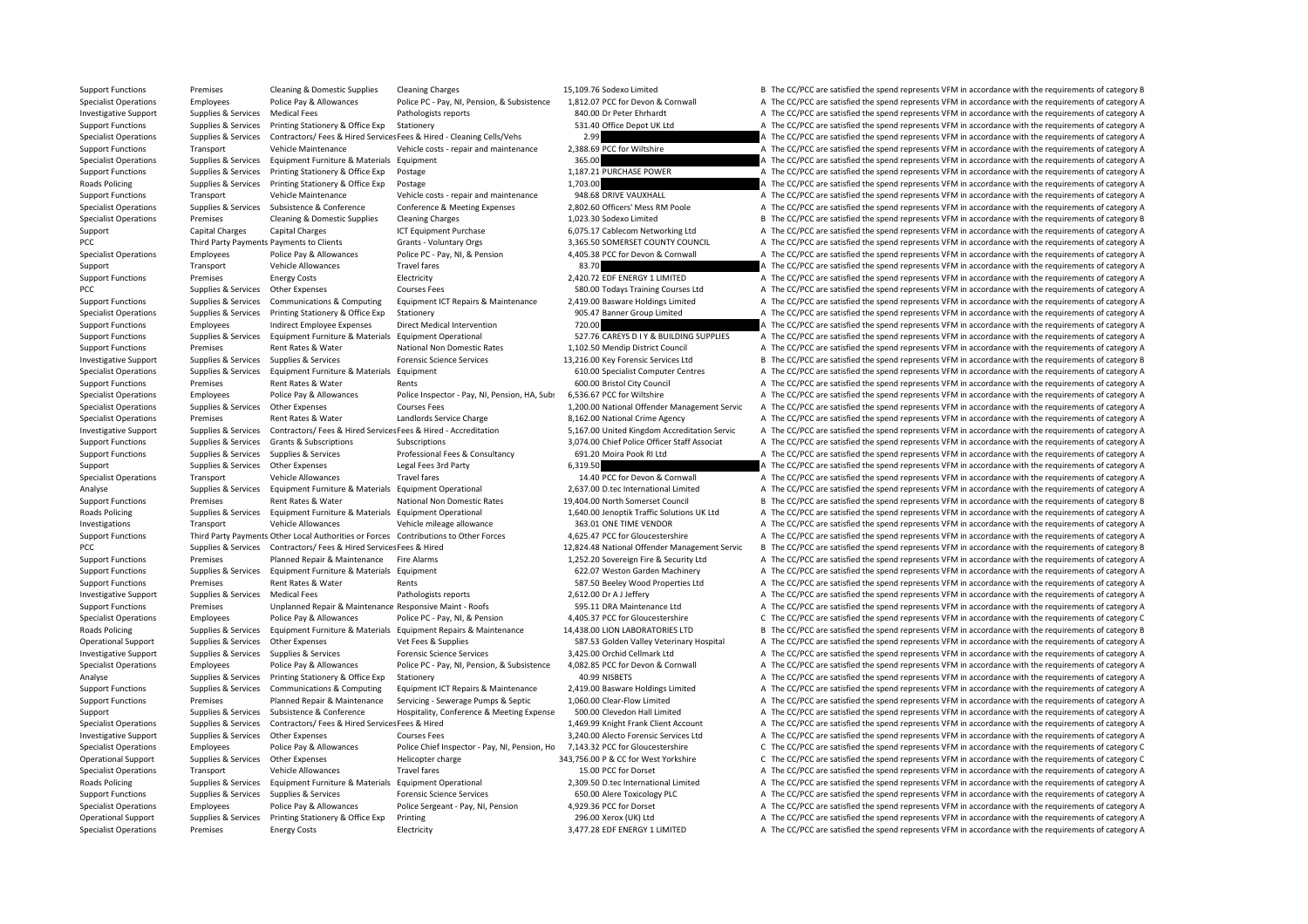Operational Support Supplies & Services Other Expenses Dogs - Purchase Dogs Purchase 7,650.00 The PCC for West Midlands A The CC/PCC are satisfied the spend represents VFM in accordance with the requirements of category A Criminal Justice Arrangements Third Party Payments Third Party Payments Contribution Contribution Contribution 7,500.00 The Hampton Trust A The CC/PCC are satisfied the spend represents VFM in accordance with the requireme Support Capital Charges Capital Charges ICT Equipment Purchase 28,264.10 Tangible Benefit Limited B The CC/PCC are satisfied the spend represents VFM in accordance with the requirements of category B Specialist Operations Transport Vehicle Maintenance Vehicle costs - repair and maintenance 3.00 A The CC/PCC are satisfied the spend represents VFM in accordance with the requirements of category A Analyse Supplies & Services Other Expenses Courses Fees 2,500,00 PCC for Norfolk A The CC/PCC are satisfied the spend represents VFM in accordance with the requirements of category A Support Functions Transport Vehicle Maintenance Vehicle costs - tyres and tubes 1.380.00 GOODYEAR DUNLOP TYRES UK LTD A The CC/PCC are satisfied the spend represents VFM in accordance with the requirements of category A Specialist Operations Transport Vehicle Allowances Travel fares 25.40 PC for Gloucestershire C The CC/PCC are satisfied the spend represents VFM in accordance with the requirements of category C Support Functions Premises Planned Repair & Maintenance Servicing Agreements 685.00 STQ SAFE T QUIP A The CC/PCC are satisfied the spend represents VFM in accordance with the requirements of category A Support Functions Transport Vehicle Maintenance Vehicle costs - tyres and tubes 1,181.88 GOODYEAR DUNLOP TYRES UK LTD A The CC/PCC are satisfied the spend represents VFM in accordance with the requirements of category A Support Supplies & Services Other Expenses Legal Costs & Services 10,830.20 B The CC/PCC are satisfied the spend represents VFM in accordance with the requirements of category B Investigative Support Supportes Supporters & Services Contractors/ Fees & Hired Services Fees & Hired Services Fees & Hired 1.609.00 Northrop Grumman UK Limited A The CC/PCC are satisfied the spend represents VFM in accord Specialist Operations Supplies & Services Subsistence Subsistence Subsistence Subsistence Subsistence Subsistence Subsistence Subsistence Subsistence 36.21 PCC for Gloucestershire C The CC/PCC are satisfied the spend repre Support Supplies & Services Other Expenses Legal Fees 3rd Party 3,463.58 A The CC/PCC are satisfied the spend represents VFM in accordance with the requirements of category A Specialist Operations Employees Police Pay & Allowances Police Inspector - Pay, NI, Pension 5,834.01 PCC for Gloucestershire C The CC/PCC are satisfied the spend represents VFM in accordance with the requirements of catego Support Supplies & Services Other Expenses Visits & Activities Visits Activities 1,060.00 Empire Fighting Chance A The CC/PCC are satisfied the spend represents VFM in accordance with the requirements of category A Investigations Supplies & Services Other Expenses Legal Costs & Services 2,034.00 A The CC/PCC are satisfied the spend represents VFM in accordance with the requirements of category A Support Functions Premises Rent Rates & Water National Non Domestic Rates 1,714.00 North Somerset Council A The CC/PCC are satisfied the spend represents VFM in accordance with the requirements of category A Support Functions Supplies & Services Supplies & Services Equipment - Consumables 1,905.30 SBI Tac Pro Ltd A The CC/PCC are satisfied the spend represents VFM in accordance with the requirements of category A Specialist Operations Employees Police Pay & Allowances Police Sergeant - Pay, NI, Pension, Subsister 4,977.51 PCC for Dorset A The CC/PCC are satisfied the spend represents VFM in accordance with the requirements of categ Investigative Support Supplies & Services Medical Fees Pathologists reports 2,612.00 Dr A J Jeffery A The CC/PCC are satisfied the spend represents VFM in accordance with the requirements of category A Investigative Support Supplies & Services Medical Fees Pathologists reports 2.612.00 Dr DS Cook A The CC/PCC are satisfied the spend represents VFM in accordance with the requirements of category A Support Functions Transport Vehicle Maintenance Vehicle costs - repair and maintenance 1.166.22 Rowcliffes Of Yeovil A The CC/PCC are satisfied the spend represents VFM in accordance with the requirements of category A Support Functions Supplies & Services Communications & Computing Equipment ICT 689.98 Custom Labels Ltd A The CC/PCC are satisfied the spend represents VFM in accordance with the requirements of category A Investigative Support Supplies & Services Printing Stationery & Office Exp Printing 4.31 Xerox (UK) Ltd A The CC/PCC are satisfied the spend represents VFM in accordance with the requirements of category A Specialist Operations Transport Vehicle Allowances Travel fares Travel fares 4.00 PCC for Devon & Cornwall A The CC/PCC are satisfied the spend represents VFM in accordance with the requirements of category A Support Functions Transport Vehicle Maintenance Vehicle costs - repair and maintenance 4,000.00 MOBILE WINDSCREENS LTD A The CC/PCC are satisfied the spend represents VFM in accordance with the requirements of category A Support Functions Supplies & Services Communications & Computing Foujoment ICT Software 756.00 IDOOD Limited (Ideal Postcodes) A The CC/PCC are satisfied the spend represents VFM in accordance with the requirements of cate Specialist Operations Premises Cleaning & Domestic Supplies Cleaning Charges 7,037.08 Sodexo Limited B The CC/PCC are satisfied the spend represents VFM in accordance with the requirements of category B Support Functions Premises Rent Rates & Water Water Water Charges/Sewerages 798.78 Bristol Wessex Billing Service Ltd A The CC/PCC are satisfied the spend represents VFM in accordance with the requirements of category A Support Functions Transport Vehicle Allowances Travel fares 23.00 23.00 A The CC/PCC are satisfied the spend represents VFM in accordance with the requirements of category A Criminal Justice Arrangement: Supplies & Services Medical Fees Doctors - call out fees 2007 Doctors - call out fees 2007 Doctors - call out fees 2007 2016 2017 2017 2018 2017 2018 2017 2018 2017 2018 2017 2018 2017 2017 20 Local Policing Supplies & Services Subsistence Subsistence Subsistence Subsistence Subsistence Subsistence Subsistence 335.21 A The CC/PCC are satisfied the spend represents VFM in accordance with the requirements of categ Support Functions Premises Rent Rates & Water Landlords Service Charge 969.47 FMS Ltd - Cabot Park Service Charge A The CC/PCC are satisfied the spend represents VFM in accordance with the requirements of category A Specialist Operations Supplies & Services Communications & Computing Equipment ICT Repairs & Maintenance 2,265.00 COMPSOFT LTD A The CC/PCC are satisfied the spend represents VFM in accordance with the requirements of cate Specialist Operations Employees Police Pay & Allowances Police PC - Pay, NI, & Pension 1,704.02 PCC for Devon & Cornwall A The CC/PCC are satisfied the spend represents VFM in accordance with the requirements of category A Specialist Operations Premises Planned Repair & Maintenance Premises Costs 2,977.00 Kohler Uninterruptible Power Ltd A The CC/PCC are satisfied the spend represents VFM in accordance with the requirements of category A Investigative Support Supplies & Services Supplies & Services Forensic Science Services Forensic Science Services 548.00 Orchid Cellmark Ltd A The CC/PCC are satisfied the spend represents VFM in accordance with the requir Support Functions Third Party Payments Other Local Authorities or Forces Contributions to Other Forces at 4.605.23 PCC for Gloucestershire A The CC/PCC are satisfied the spend represents VFM in accordance with the requirem Support Functions Premises Planned Repair & Maintenance Grounds Maintenance 950.98 TH WHITE A The CC/PCC are satisfied the spend represents VFM in accordance with the requirements of category A Specialist Operations Premises Cleaning & Domestic Supplies Cleaning Charges 1,023.30 Sodexo Limited B The CC/PCC are satisfied the spend represents VFM in accordance with the requirements of category B Specialist Operations Premises Rent Rates & Water National Non Domestic Rates 1,187.75 North Somerset Council A The CC/PCC are satisfied the spend represents VFM in accordance with the requirements of category A Support Functions Premises Unplanned Repair & Maintenance Responsive Maint - Ext Works 1,090.54 DRA Maintenance Ltd A The CC/PCC are satisfied the spend represents VFM in accordance with the requirements of category A Supplies & Services Communications & Computing Equipment ICT Repairs & Maintenance 29.006.64 Capita Secure Information Solutions B The CC/PCC are satisfied the spend represents VFM in accordance with the requirements of ca Support Functions Transport Vehicle Maintenance Vehicle costs - repair and maintenance 619.88 CASTROL (UK) LTD A The CC/PCC are satisfied the spend represents VFM in accordance with the requirements of category A Specialist Operations Supplies & Services Subsistence & Conference Accommodation A CONTON 607.64 HOLIDAY INN TAUNTON A The CC/PCC are satisfied the spend represents VFM in accordance with the requirements of category A Analyse Supplies & Services Equipment Furniture & Materials Equipment Supplies Materials Equipment Supplies Materials Equipment Supplies A The CC/PCC are satisfied the spend represents VFM in accordance with the requiremen Operational Support Supplies & Services Other Expenses Vet Fees & Supplies Vet Fees & Supplies 761.94 B & W Equine Group Ltd A The CC/PCC are satisfied the spend represents VFM in accordance with the requirements of catego Support Capital Charges Capital Charges Construction & Conversion Fees 1.200.00 Haldons Ltd A The CC/PCC are satisfied the spend represents VFM in accordance with the requirements of category A Criminal Justice Arrangements Supplies & Services Supplies & Services Professional Fees & Consultancy 2,587.50 Hays Specialist Recruitment Ltd A The CC/PCC are satisfied the spend represents VFM in accordance with the requ Specialist Operations Supplies & Services Other Expenses Courses Fees 1,509.00 College of Policing Ltd A The CC/PCC are satisfied the spend represents VFM in accordance with the requirements of category A Support Functions Supplies & Services Equipment Furniture & Materials Equipment 43.85 PRO‐TECT SAFETY SIGNS A The CC/PCC are satisfied the spend represents VFM in accordance with the requirements of category A Specialist Operations Supplies & Services Equipment Furniture & Materials Equipment 1,365.73 Taunton Leisure Ltd A The CC/PCC are satisfied the spend represents VFM in accordance with the requirements of category A Support Functions Supplies & Services Contractors/ Fees & Hired Services Fees & Hired Services Fees & Hired Services Pest & Hired 3,400.00 Pertemps Professional Development L A The CC/PCC are satisfied the spend represents Operational Support Supplies & Services Supplies & Services Professional Fees & Consultancy 2,000.00 Advance Marine A The CC/PCC are satisfied the spend represents VFM in accordance with the requirements of category A Support Functions Transport Vehicle Maintenance Vehicle costs - repair and maintenance 1.031.83 BMW (UK) Ltd A The CC/PCC are satisfied the spend represents VFM in accordance with the requirements of category A Investigations Supplies & Services Supplies & Services Professional Fees & Consultancy 1,500.00 A The CC/PCC are satisfied the spend represents VFM in accordance with the requirements of category A Investigative Support Supplies & Services Supplies & Services Forensic Science Services 8,576.00 Key Forensic Services Ltd A The CC/PCC are satisfied the spend represents VFM in accordance with the requirements of category Support Functions Supplies & Services Supplies & Services Equipment - Consumables 4,852.00 VIKING ARMS LTD A The CC/PCC are satisfied the spend represents VFM in accordance with the requirements of category A Supplies & Services Printing Stationery & Office Exp Printing 115.00 Xerox (UK) Ltd A The CC/PCC are satisfied the spend represents VFM in accordance with the requirements of category A Support Functions Premises Planned Repair & Maintenance Security 2,573.00 Avon Armour Limited A The CC/PCC are satisfied the spend represents VFM in accordance with the requirements of category A Support Functions Transport Vehicle Maintenance Vehicle costs - repair and maintenance 1,040.40 City West Commercials Ltd A The CC/PCC are satisfied the spend represents VFM in accordance with the requirements of category Support Functions Supplies & Services Equipment Furniture & Materials Equipment 1,239.70 EDGAR BROTHERS A The CC/PCC are satisfied the spend represents VFM in accordance with the requirements of category A Investigative Support Supplies & Services Medical Fees Pathologists reports 2,612.00 Dr DS Cook A The CC/PCC are satisfied the spend represents VFM in accordance with the requirements of category A Support Functions Premises Rent Rates & Water National Non Domestic Rates 1.814.00 Bath & North East Somerset A The CC/PCC are satisfied the spend represents VFM in accordance with the requirements of category A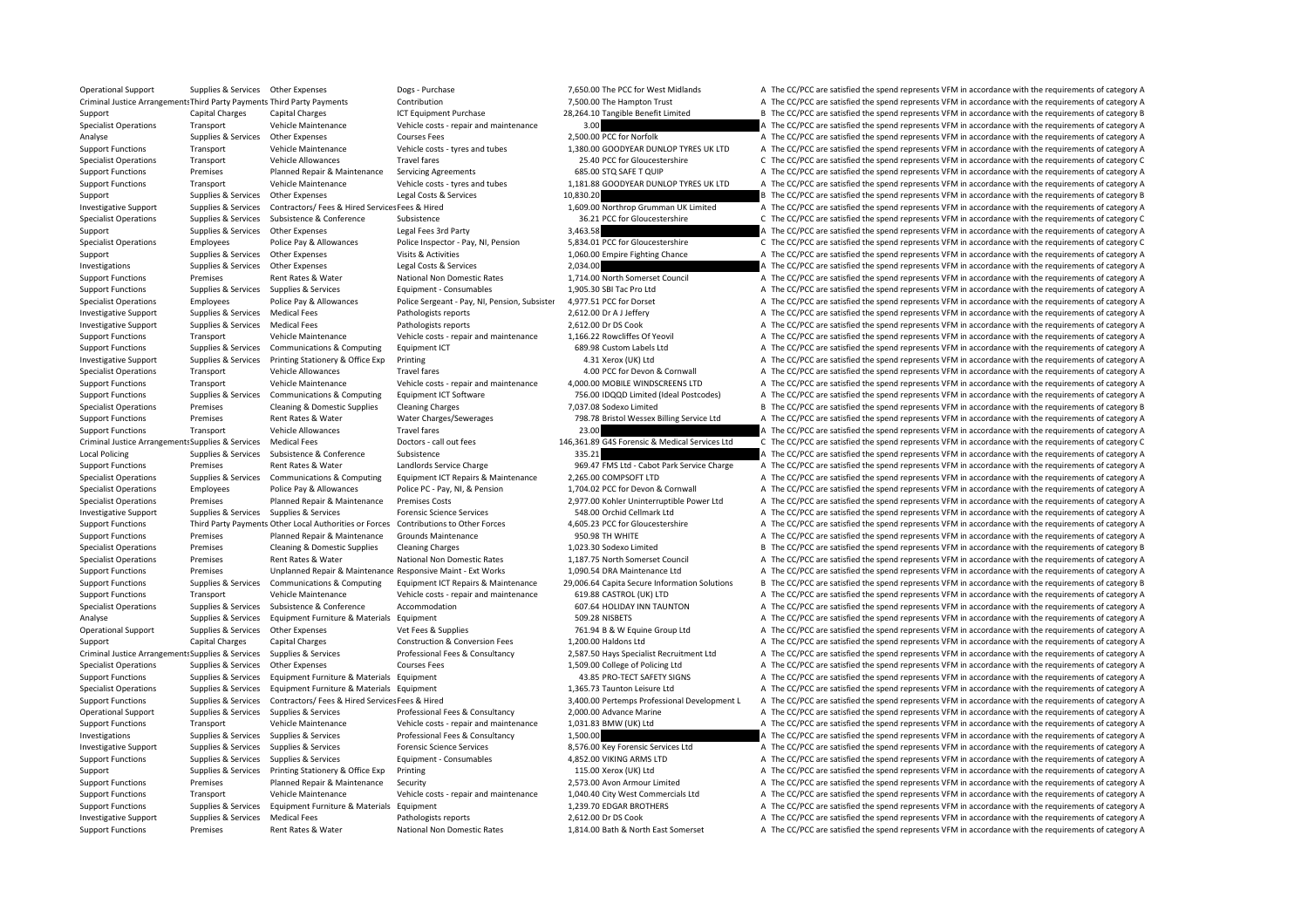Support Functions Transport Vehicle Maintenance Vehicle costs - repair and maintenance 620.85 SAMPSON COMMERCIALS LTD A The CC/PCC are satisfied the spend represents VFM in accordance with the requirements of category A Specialist Operations Transport Vehicle Allowances Travel fares 22.45 PCC for Dorset A The CC/PCC are satisfied the spend represents VFM in accordance with the requirements of category A Analyse Supplies & Services Equipment Furniture & Materials Equipment Supplies and the Service of category A The CC/PCC are satisfied the spend represents VFM in accordance with the requirements of category A Support Functions Premises Rent Rates & Water National Non Domestic Rates 27,468.00 Bristol City Council B The CC/PCC are satisfied the spend represents VFM in accordance with the requirements of category B Investigative Supplies & Services Supplies & Services Supplies & Services Forensic Science Services 2,705.00 Orchid Cellmark Ltd A The CC/PCC are satisfied the spend represents VFM in accordance with the requirements of ca Support Support Subsistence Subsistence Support Hospitality 8.37 Corporate Support HQ Imprest A The CC/PCC are satisfied the spend represents VFM in accordance with the requirements of category A Support Functions Supplies & Services Catering Catering Catering Catering Catering Catering Catering Catering Catering Catering 624.77 Sodexo Limited A The CC/PCC are satisfied the spend represents VFM in accordance with t Criminal Justice Arrangements Supplies & Services Other Expenses Remand costs Remand costs 940.05 Bidfood A The CC/PCC are satisfied the spend represents VFM in accordance with the requirements of category A Support Functions Transport Vehicle Maintenance Vehicle costs - repair and maintenance 725.25 DRIVE VAUXHALL A The CC/PCC are satisfied the spend represents VFM in accordance with the requirements of category A Analyse Supplies Services Printing Stationery & Office Exp Printing experimes a The CORC are satisfied the spend represents VFM in accordance with the requirements of category A Support Functions Premises Planned Repair & Maintenance Servicing - Sewerage Pumps & Septic 1,245.00 Clear‐Flow Limited A The CC/PCC are satisfied the spend represents VFM in accordance with the requirements of category A Support Functions Premises Unplanned Repair & Maintenance Responsive Maint - Drainage 790.00 Aquarius Waste Management Ltd A The CC/PCC are satisfied the spend represents VFM in accordance with the requirements of category Support Functions Premises Energy Costs Electricity Electricity 5,301.69 EDF ENERGY 1 LIMITED A The CC/PCC are satisfied the spend represents VFM in accordance with the requirements of category A Supplies Services Equipment Furniture & Materials Equipment 590.72 ARGOS BUSINESS SOLUTIONS LTD A The CC/PCC are satisfied the spend represents VFM in accordance with the requirements of category A Support Functions Transport Vehicle Maintenance Vehicle costs - repair and maintenance 602.11 Alliance Automotive T/A Mill Auton A The CC/PCC are satisfied the spend represents VEM in accordance with the requirements of ca Support Functions Supplies & Services Equipment Furniture & Materials Equipment Repairs & Maintenance 572.89 Weston Garden Machinery A The CC/PCC are satisfied the spend represents VFM in accordance with the requirements o Support Functions Third Party Payments Other Local Authorities or Forces Contributions to Other Forces 4.451.06 PCC for Gloucestershire A The CC/PCC are satisfied the spend represents VFM in accordance with the requirement Specialist Operations Supplies & Services Communications & Computing Equipment ICT Hardware Purch 1,520.00 A Data Limited A The CC/PCC are satisfied the spend represents VFM in accordance with the requirements of category Support Functions Transport Vehicle Maintenance Vehicle costs - repair and maintenance 565.76 BMW (UK) Ltd A The CC/PCC are satisfied the spend represents VFM in accordance with the requirements of category A Roads Policing Supplies & Services Equipment Furniture & Materials Equipment Supplies and the Service of category A The CC/PCC are satisfied the spend represents VFM in accordance with the requirements of category A Criminal Justice Arrangements Supplies & Services Equipment Furniture & Materials Equipment Operational 1.074.00 WA Products (UK) Ltd t/a SceneSafe A The CC/PCC are satisfied the spend represents VFM in accordance with the Support Functions Third Party Payments Other Local Authorities or Forces Contributions to Other Forces 40,146.00 METROPOLITAN POLICE SERVICE B The CC/PCC are satisfied the spend represents VFM in accordance with the requir Support Functions Premises Energy Costs Electricity Electricity Energy Costs Electricity Electricity Electricity 537.74 EDF ENERGY 1 LIMITED A The CC/PCC are satisfied the spend represents VFM in accordance with the requir Support Functions Supplies & Services Equipment Furniture & Materials Equipment Operational 1,559.40 PRO‐TECT SAFETY SIGNS A The CC/PCC are satisfied the spend represents VFM in accordance with the requirements of category Support Functions Premises Planned Repair & Maintenance Servicing - Mechanical Plant 4,158.82 Integral UK Ltd A The CC/PCC are satisfied the spend represents VFM in accordance with the requirements of category A Specialist Operations Transport Vehicle Maintenance Vehicle costs - repair and maintenance 4.255.46 Flite Solutions (LIK) Ltd A The CC/PCC are satisfied the spend represents VEM in accordance with the requirements of categ Support Functions Premises Unplanned Repair & Maintenance Responsive Maint - Internal Wall or Door 955.00 Romac Building Contractors Ltd A The CC/PCC are satisfied the spend represents VFM in accordance with the requiremen Support Functions Supplies & Services Other Expenses Courses Fees Courses Fees 5,052.87 METROPOLITAN POLICE SERVICE A The CC/PCC are satisfied the spend represents VFM in accordance with the requirements of category A Support Functions Supplies & Services Equipment Furniture & Materials Publications including books 516.00 S&B Automotive Academy Ltd A The CC/PCC are satisfied the spend represents VFM in accordance with the requirements o Support Functions Supplies & Services Equipment Furniture & Materials Equipment 688.09 WA Products (UK) Ltd t/a SceneSafe A The CC/PCC are satisfied the spend represents VFM in accordance with the requirements of category Support Functions Supplies & Services Grants & Subscriptions Subscriptions Subscriptions 3,074.00 Chief Police Officer Staff Associat A The CC/PCC are satisfied the spend represents VFM in accordance with the requirements Investigative Support Supplies & Services Medical Fees Pathologists reports 2,050.00 Dr Kathryn Urankar A The CC/PCC are satisfied the spend represents VFM in accordance with the requirements of category A Criminal Justice Arrangements Supplies & Services Other Expenses Manual Remand costs Remand costs Remand costs 651.40 Bidfood A The CC/PCC are satisfied the spend represents VFM in accordance with the requirements of categ Support Functions Premises Rent Rates & Water Water Water Charges/Sewerages 699.25 Bristol Wessex Billing Service Ltd A The CC/PCC are satisfied the spend represents VFM in accordance with the requirements of category A Support Functions Premises Rent Rates & Water Rents Rents Rents 600.00 Watchet Town Council A The CC/PCC are satisfied the spend represents VFM in accordance with the requirements of category A Local Policing Supplies & Services Printing Stationery & Office Exp Printing 117.40 Xerox (UK) Ltd A The CC/PCC are satisfied the spend represents VFM in accordance with the requirements of category A Local Policing Supplies & Services Subsistence & Conference Accommodation 237.22 Loudmouth Education & Training Ltd A The CC/PCC are satisfied the spend represents VFM in accordance with the requirements of category A Specialist Operations Employees Police Pay & Allowances Police Chief Inspector - Pay, NI, Pension, Ho 38,895.44 PCC for Wiltshire C. The CC/PCC are satisfied the spend represents VFM in accordance with the requirements of Support Functions Premises Rent Rates & Water National Non Domestic Rates 12,447.00 South Somerset District Council B The CC/PCC are satisfied the spend represents VFM in accordance with the requirements of category B support Premises Energy Costs Gas Gas Gas The Costs T31.85 EDF ENERGY 1 LIMITED A The CC/PCC are satisfied the spend represents VFM in accordance with the requirements of category A Local Policing Third Party Payments Payments to Clients Grants - Voluntary Orgs 21,634.50 North Somerset Council B The CC/PCC are satisfied the spend represents VFM in accordance with the requirements of category B Specialist Operations Employees Police Pay & Allowances Police Inspector - Pay, NI, Pension 17,737.18 PCC for Wiltshire C The CC/PCC are satisfied the spend represents VFM in accordance with the requirements of category C Support Functions Supplies & Services Other Expenses Legal Costs & Services 250.00 750.00 A The CC/PCC are satisfied the spend represents VFM in accordance with the requirements of category A Support Supplies & Services Other Expenses Payment of Claims - 3rd Party 2,500.00 2500.00 A The CC/PCC are satisfied the spend represents VFM in accordance with the requirements of category A Criminal Justice Arrangements Third Party Payments Other Local Authorities or Forces Contributions to Other Forces 6 5,440.00 Kent Police & Crime Commissioner A The CC/PCC are satisfied the spend represents VFM in accordan Support Functions Supplies & Services Grants & Subscriptions Subscriptions Subscriptions 3,074.00 Chief Police Officer Staff Associat A The CC/PCC are satisfied the spend represents VFM in accordance with the requirements Criminal Justice Arrangements Supplies & Services Other Expenses A The Remand costs Remand costs Remand costs Sanual Costs 581.91 Bidfood A The CC/PCC are satisfied the spend represents VFM in accordance with the requireme Support Functions Supplies & Services Communications & Computing Equipment ICT Hardware Purch 2,280.00 Data Pro IT Ltd A The CC/PCC are satisfied the spend represents VFM in accordance with the requirements of category A Support Functions Supplies & Services Other Expenses Courses Fees 2,292.38 Anne Sallis Training and Consult A The CC/PCC are satisfied the spend represents VFM in accordance with the requirements of category A Specialist Operations Employees Police Staff Pay & Allowances Police Staff - Pay, NI, Pension 8,542.65 PCC for Wiltshire C The CC/PCC are satisfied the spend represents VFM in accordance with the requirements of category C Support Employees Police Pay & Allowances Police PC - Basic Pay 3,295.98 PCC for Gloucestershire C The CC/PCC are satisfied the spend represents VFM in accordance with the requirements of category C Support Functions Supplies & Services Subsistence & Conference Accommodation 3,101.67 Bailbrook House Hotel Ltd A The CC/PCC are satisfied the spend represents VFM in accordance with the requirements of category A Support Functions Premises Rent Rates & Water National Non Domestic Rates 77,112.00 Sedgemoor District Council C The CC/PCC are satisfied the spend represents VFM in accordance with the requirements of category C Support Functions Premises Energy Costs Gas Gas 10,329.96 CORONA ENERGY RETAIL 4 LTD B The CC/PCC are satisfied the spend represents VFM in accordance with the requirements of category B Support Functions Supplies & Services Grants & Subscriptions Subscriptions Subscriptions and the subscriptions and the spend represents of category B The CC/PCC are satisfied the spend represents VFM in accordance with the Specialist Operations Employees Police Pay & Allowances Police Superintendent - Pay, NI, Pension 8,975.25 PCC for Wiltshire And The CC/PCC are satisfied the spend represents VFM in accordance with the requirements of categ Support Functions Supplies & Services Equipment Furniture & Materials Equipment 10 1,526.80 Safety & Protection Equipment Ltd A The CC/PCC are satisfied the spend represents VFM in accordance with the requirements of categ Support Functions Premises Premises Premises Waste Disposal – Premises 785.18 SUEZ Recycling and Recovery UK Ltd A The CC/PCC are satisfied the spend represents VFM in accordance with the requirements of category A Support Functions Premises Rent Rates & Water Water Charges/Sewerages 1,586.78 South West Water Business A The CC/PCC are satisfied the spend represents VFM in accordance with the requirements of category A Support Functions Third Party Payments Other Local Authorities or Forces Contributions to Other Forces and A,516.46 PCC for Gloucestershire A The CC/PCC are satisfied the spend represents VFM in accordance with the require Support Functions Transport Vehicle Hire Hired Vehicle Costs 1,050.00 COUNTY CARS A The CC/PCC are satisfied the spend represents VFM in accordance with the requirements of category A Support Functions Premises Rent Rates & Water National Non Domestic Rates 2,772.00 North Somerset Council A The CC/PCC are satisfied the spend represents VFM in accordance with the requirements of category A Support Functions Premises Rent Rates & Water Water Water Charges/Sewerages 1,091.36 Water2Business A The CC/PCC are satisfied the spend represents VFM in accordance with the requirements of category A

Support Employees Indirect Employee Expenses Refunds - Contributions 2,820.20 A The CC/PCC are satisfied the spend represents VFM in accordance with the requirements of category A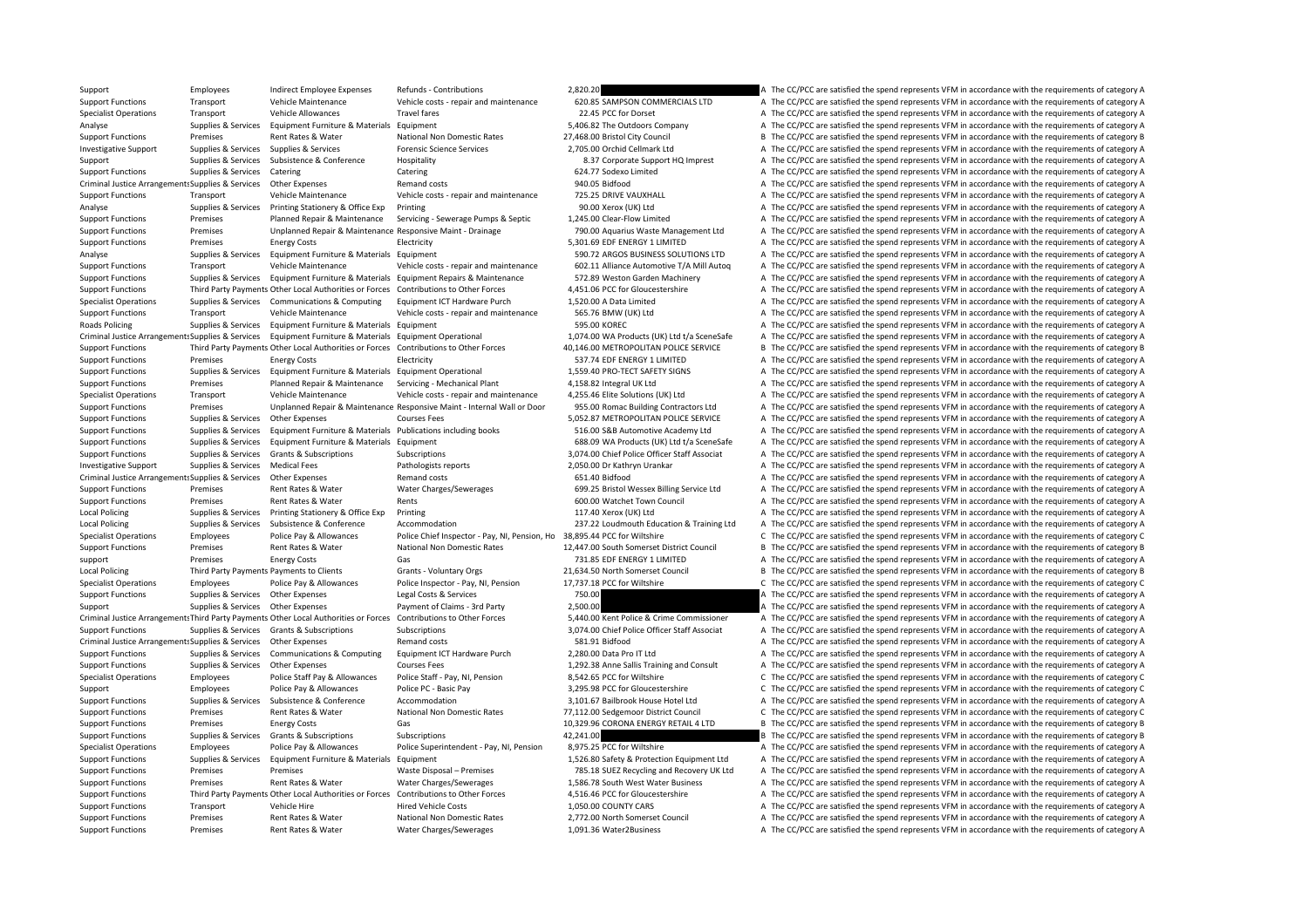Specialist Operations Supplies & Services Communications & Computing Telephone Calls 718.97 Vodafone Corporate Limited A The CC/PCC are satisfied the spend represents VFM in accordance with the requirements of category A Support Functions Premises Rent Rates & Water National Non Domestic Rates 896.75 Bristol City Council A The CC/PCC are satisfied the spend represents VFM in accordance with the requirements of category A Support Functions Premises Rent Rates & Water National Non Domestic Rates 72,072.00 North Somerset Council C The CC/PCC are satisfied the spend represents VFM in accordance with the requirements of category C Roads Policing Supplies & Services Printing Stationery & Office Exp Postage 2,555.35 Pitney Bowes Ltd A The CC/PCC are satisfied the spend represents VFM in accordance with the requirements of category A Criminal Justice Arrangements Supplies & Services Equipment Furniture & Materials Equipment Function Equipment 64,800.00 64,800.00 C The CC/PCC are satisfied the spend represents VFM in accordance with the requirements of Support Functions Premises Freew Costs Electricity Electricity 3,019.74 EDE ENERGY 1 LIMITED A The CC/PCC are satisfied the spend represents VFM in accordance with the requirements of category A Specialist Operations Supplies & Services Equipment Furniture & Materials Equipment 2.95 PCC for Wiltshire 2.95 PCC for Wiltshire C The CC/PCC are satisfied the spend represents VFM in accordance with the requirements of c Support Functions Supplies & Services Catering Catering Catering Catering Catering Support A The CC/PCC are satisfied the spend represents VFM in accordance with the requirements of category A Support Functions Third Party Payments Other Local Authorities or Forces Contributions to Other Forces 13,216.14 PCC for Wiltshire B The CC/PCC are satisfied the spend represents VFM in accordance with the requirements of Support Functions Premises Planned Repair & Maintenance Alterations to Buildings 1,160.33 Fox Moving and Storage A The CC/PCC are satisfied the spend represents VFM in accordance with the requirements of category A Support Capital Charges Capital Charges ICT Equipment Purchase 90,847.71 Specialist Computer Centres C The CC/PCC are satisfied the spend represents VFM in accordance with the requirements of category C Support Functions Premises Planned Repair & Maintenance Servicing - Mechanical Plant 3,547.39 Integral UK Ltd A The CC/PCC are satisfied the spend represents VFM in accordance with the requirements of category A Support Functions Third Party Payments Other Local Authorities or Forces Contributions to Other Forces 4,704.69 PCC for Gloucestershire A The CC/PCC are satisfied the spend represents VFM in accordance with the requirement Support Functions Premises Planned Repair & Maintenance Repairs & Maint General 57,909.56 Integral UK Ltd C The CC/PCC are satisfied the spend represents VFM in accordance with the requirements of category C Support Functions Third Party Payments Other Local Authorities or Forces Contributions to Other Forces 3.781.91 PCC for Gloucestershire A The CC/PCC are satisfied the spend represents VFM in accordance with the requirement Specialist Operations Supplies & Services Subsistence Subsistence Subsistence And a subsistence 49.52 PCC for Gloucestershire C The CC/PCC are satisfied the spend represents VFM in accordance with the requirements of categ Support Functions Premises Planned Repair & Maintenance Servicing - Sewerage Pumps & Septic 872.58 Clear‐Flow Limited A The CC/PCC are satisfied the spend represents VFM in accordance with the requirements of category A Support Functions Premises Unplanned Repair & Maintenance Responsive Maint - Sanitary Services 697.79 DRA Maintenance Ltd A The CC/PCC are satisfied the spend represents VFM in accordance with the requirements of category Investigative Support Supplies & Services Supplies & Services Forensic Science Services Forensic Science Services 230.00 Xerox (UK) Ltd A The CC/PCC are satisfied the spend represents VFM in accordance with the requirement Analyse Transport Vehicle Allowances Travel fares Travel fares 9,015.96 A The CC/PCC are satisfied the spend represents VFM in accordance with the requirements of category A Support Functions Premises Rent Rates & Water Rents Rents Rents 747.92 The Guinness Partnership A The CC/PCC are satisfied the spend represents VFM in accordance with the requirements of category A Support Functions Transport Vehicle Maintenance Vehicle costs - fuel 34,517.06 Arval UK Ltd B The CC/PCC are satisfied the spend represents VFM in accordance with the requirements of category B Support Functions Transport Vehicle Maintenance Vehicle costs - tyres and tubes 1,050.00 CABOT TYRE SERVICE LTD A The CC/PCC are satisfied the spend represents VFM in accordance with the requirements of category A Support Functions Supplies & Services Supplies & Services Professional Fees & Consultancy 550.00 Hands Free Computing Ltd A The CC/PCC are satisfied the spend represents VFM in accordance with the requirements of category Support Functions Premises Unplanned Repair & Maintenance Responsive Maint - Plumbing & Water 554.40 DRA Maintenance Ltd A The CC/PCC are satisfied the spend represents VFM in accordance with the requirements of category A Support Functions Third Party Payments Other Local Authorities or Forces Contributions to Other Forces at the Support of COPCC for Gloucestershire A The CC/PCC are satisfied the spend represents VFM in accordance with the Support Functions Supplies & Services Other Expenses Courses Fees Courses Fees 1,200.00 Triangle Services Limited A The CC/PCC are satisfied the spend represents VFM in accordance with the requirements of category A Local Policing Supplies & Services Subsistence & Conference Conference & Meeting Expenses 978.00 Junction 24 Ltd A The CC/PCC are satisfied the spend represents VFM in accordance with the requirements of category A Support Capital Charges Capital Charges ICT Equipment Purchase 5,725.00 Avon Armour Limited A The CC/PCC are satisfied the spend represents VFM in accordance with the requirements of category A Support Functions Supplies & Services Subsistence & Conference Conference & Meeting Expenses 598.00 PCC for Hampshire A The CC/PCC are satisfied the spend represents VFM in accordance with the requirements of category A Analyse Supplies & Services Equipment Furniture & Materials Equipment Supplies and BEGAS Arco South West A The CC/PCC are satisfied the spend represents VFM in accordance with the requirements of category A Specialist Operations Transport Vehicle Allowances Travel fares 29.53 PCC for Wiltshire C The CC/PCC are satisfied the spend represents VFM in accordance with the requirements of category C Support Functions Supplies & Services Other Expenses Courses Fees Courses Fees 595.00 Sancus Solutions Ltd A The CC/PCC are satisfied the spend represents VFM in accordance with the requirements of category A Support Functions Transport Vehicle Maintenance Vehicle costs - repair and maintenance 8,504.69 SJ Cook & Sons Ltd A The CC/PCC are satisfied the spend represents VFM in accordance with the requirements of category A Support Functions Transport Vehicle Maintenance Vehicle costs - repair and maintenance 1,360.50 SJ Cook & Sons Ltd A The CC/PCC are satisfied the spend represents VFM in accordance with the requirements of category A Support Functions Transport Vehicle Maintenance Vehicle costs - repair and maintenance 877.07 Alliance Automotive T/A Mill Auton A The CC/PCC are satisfied the spend represents VFM in accordance with the requirements of ca Specialist Operations Supplies & Services Other Expenses Courses Fees 2,320.00 Think Different Events Ltd A The CC/PCC are satisfied the spend represents VFM in accordance with the requirements of category A Criminal Justice Arrangements Supplies & Services Other Expenses A The Remand costs 905.45 Bidfood a The CC/PCC are satisfied the spend represents VFM in accordance with the requirements of category A Support Functions Premises Rent Rates & Water National Non Domestic Rates 861.50 North Somerset Council A The CC/PCC are satisfied the spend represents VFM in accordance with the requirements of category A support Capital Charges Capital Charges Construction & Conversion Fees 840.00 Brunel Design Partnership A The CC/PCC are satisfied the spend represents VFM in accordance with the requirements of category A Support Functions Supplies & Services Supplies & Services Professional Fees & Consultancy 633.00 Hartnell Taylor Cook LLP A The CC/PCC are satisfied the spend represents VFM in accordance with the requirements of category Support Functions Premises Energy Costs Electricity Electricity 1,928.41 EDF ENERGY 1 LIMITED A The CC/PCC are satisfied the spend represents VFM in accordance with the requirements of category A Investigations Transport Vehicle Allowances Travel fares Travel fares 562.32 ONE TIME VENDOR A The CC/PCC are satisfied the spend represents VFM in accordance with the requirements of category A Criminal Justice Arrangements Supplies & Services Printing Stationery & Office Exp Printing Frinting 57.90 Xerox (UK) Ltd A The CC/PCC are satisfied the spend represents VFM in accordance with the requirements of category Support Functions Premises Unplanned Repair & Maintenance Responsive Maint - Floor or Stairs 5,092.00 N & S Flooring (Bristol) Ltd A The CC/PCC are satisfied the spend represents VFM in accordance with the requirements of Investigative Support Supplies & Services Supplies & Services Forensic Science Services Forensic Science Services 3,418.10 Orchid Cellmark Ltd A The CC/PCC are satisfied the spend represents VFM in accordance with the requ Specialist Operations Transport Vehicle Allowances Travel fares Travel fares 62.99 PCC for Gloucestershire A The CC/PCC are satisfied the spend represents VFM in accordance with the requirements of category A Support Functions Transport Vehicle Hire Hired Vehicle Costs 1,162.50 COUNTY CARS A The CC/PCC are satisfied the spend represents VFM in accordance with the requirements of category A Support Functions Transport Vehicle Maintenance Vehicle costs - repair and maintenance 2,007.56 SJ Cook & Sons Ltd A The CC/PCC are satisfied the spend represents VFM in accordance with the requirements of category A Support Capital Charges Capital Charges Other Plant & Equipment 7,196.00 Cleartone Telecoms Ltd A The CC/PCC are satisfied the spend represents VFM in accordance with the requirements of category A Support Functions Premises Rent Rates & Water National Non Domestic Rates 541.00 South Somerset District Council A The CC/PCC are satisfied the spend represents VFM in accordance with the requirements of category A Local Policing Supplies & Services Other Expenses Donations Donations Donations 500.00 Corporate Support HQ Imprest A The CC/PCC are satisfied the spend represents VFM in accordance with the requirements of category A Specialist Operations Employees Police Pay & Allowances Police Insp - Pay, NI, Pension, Subs 6,277.35 PCC for Devon & Cornwall A The CC/PCC are satisfied the spend represents VFM in accordance with the requirements of cate Third Party Payments Other Local Authorities or Forces Contributions to Other Forces 4.321.00 PCC for Devon & Cornwall Analyse A The CC/PCC are satisfied the spend represents VFM in accordance with the requirements of cate Support Functions Supplies & Services Equipment Furniture & Materials Equipment 1,185.00 Media & Communications Ltd A The CC/PCC are satisfied the spend represents VFM in accordance with the requirements of category A Specialist Operations Supplies & Services Subsistence Subsistence Subsistence Subsistence Subsistence Subsistence Subsistence Subsistence Subsistence Subsistence Subsistence Subsistence 98.57 PCC for Gloucestershire C The support Capital Charges Capital Charges Capital Charges Construction & Conversion Fees 27,233.25 Atkins Ltd B The CC/PCC are satisfied the spend represents VFM in accordance with the requirements of category B Support Supp Support Supplies & Services Other Expenses Legal Costs & Services 1,398.76 A The CC/PCC are satisfied the spend represents VFM in accordance with the requirements of category A Criminal Justice Arrangements Supplies & Services Equipment Furniture & Materials Equipment Operational 22,331.80 Tangible Benefit Limited B The CC/PCC are satisfied the spend represents VFM in accordance with the requirem Support Functions Supplies & Services Communications & Computing Equipment ICT 137,936.10 BT PLC C The CC/PCC are satisfied the spend represents VFM in accordance with the requirements of category C Support Functions Premises Rent Rates & Water National Non Domestic Rates 1,287.75 Bristol City Council A The CC/PCC are satisfied the spend represents VFM in accordance with the requirements of category A Investigative Support Supplies & Services Supplies & Services Forensic Science Services Forensic Science Services 574.80 Orchid Cellmark Ltd A The CC/PCC are satisfied the spend represents VFM in accordance with the requir Specialist Operations Employees Police Pay & Allowances Police Inso-Pay NL Pension, TRA, Subs 4.229.86 PCC for Devon & Cornwall A The CC/PCC are satisfied the spend represents VFM in accordance with the requirements of cat

support Premises Rent Rates & Water National Non Domestic Rates 3,807.00 North Somerset Council A The CC/PCC are satisfied the spend represents VFM in accordance with the requirements of category A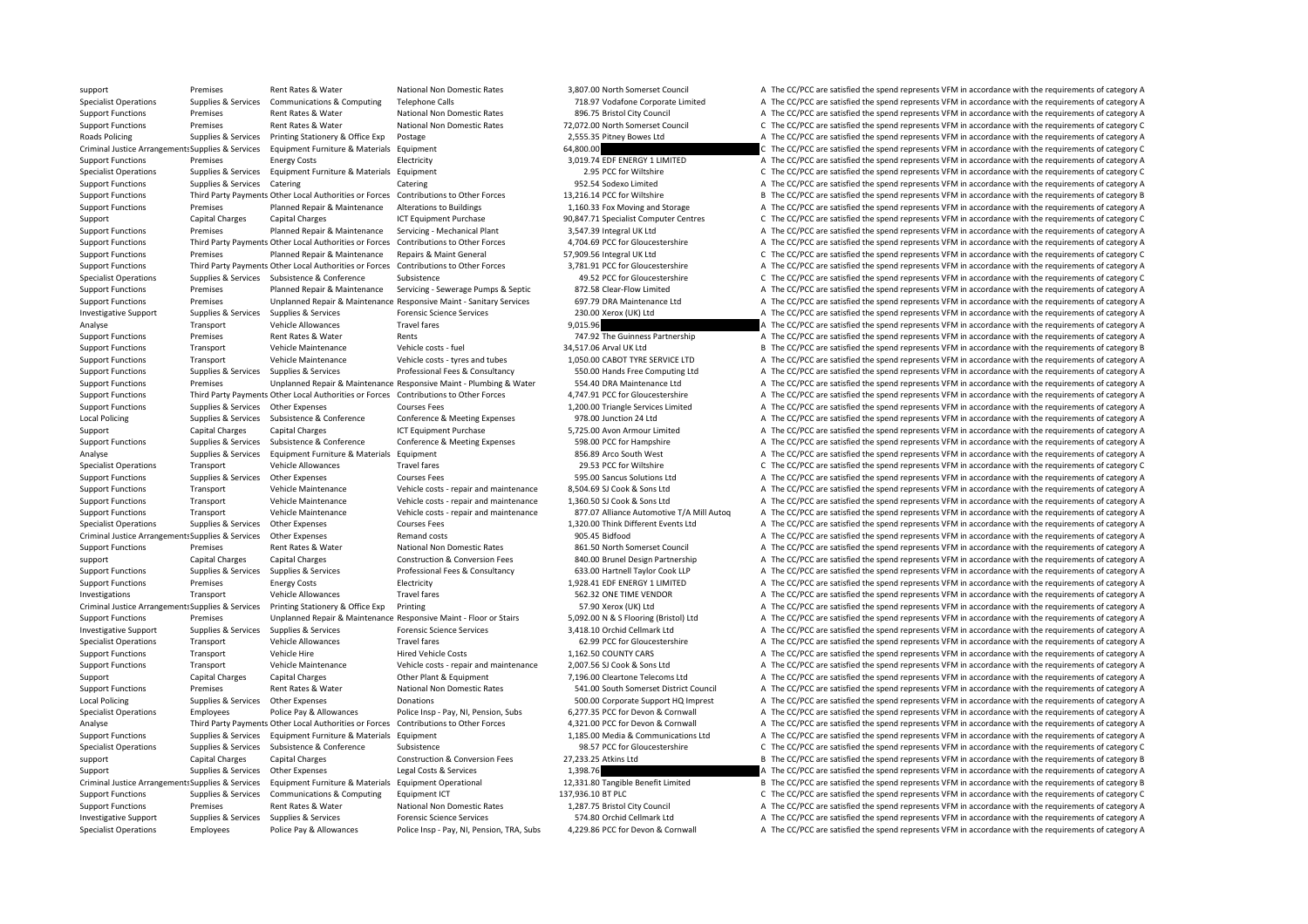Analyse Transport Vehicle Allowances Travel fares 14,496.58 14,496.58 B The CC/PCC are satisfied the spend represents VFM in accordance with the requirements of category B Support Employees Police Overtime Police PC - Overtime, NI, Pension 1,242.50 PCC for Gloucestershire C The CC/PCC are satisfied the spend represents VFM in accordance with the requirements of category C Support Capital Charges Capital Charges Furniture Purchase Furniture Purchase 580.00 Romac Building Contractors Ltd A The CC/PCC are satisfied the spend represents VFM in accordance with the requirements of category A Support Functions Premises Fnergy Costs Electricity Electricity 3,292.49 EDF ENERGY 1 LIMITED A The CC/PCC are satisfied the spend represents VFM in accordance with the requirements of category A Support Functions Transport Vehicle Maintenance Vehicle costs - tyres and tubes 965.20 GOODYEAR DUNLOP TYRES UK LTD A The CC/PCC are satisfied the spend represents VFM in accordance with the requirements of category A Support Capital Charges Capital Charges ICT Equipment Purchase 8,377.50 Softcat Limited A The CC/PCC are satisfied the spend represents VEM in accordance with the requirements of category A Roads Policing Supplies & Services Equipment Furniture & Materials Equipment Operational 5,958.00 Tele-Traffic (UK) Limited A The CC/PCC are satisfied the spend represents VFM in accordance with the requirements of categor Specialist Operations Employees Police Pay & Allowances Police Inspector - Pay, NI, Pension, Housing 6,520.33 PCC for Wiltshire A The CC/PCC are satisfied the spend represents VFM in accordance with the requirements of cat Support Functions Supplies & Services Communications & Computing Equipment ICT Repairs & Maintenance 73,756.54 IBM (United Kingdom) Ltd C The CC/PCC are satisfied the spend represents VFM in accordance with the requirement Operational Support Supplies & Services Other Expenses Dogs - Food 1,881.02 Crown Petfoods Ltd A The CC/PCC are satisfied the spend represents VFM in accordance with the requirements of category A Specialist Operations Transport Vehicle Maintenance Vehicle costs – fuel 4,019.34 A The CC/PCC are satisfied the spend represents VFM in accordance with the requirements of category A Support Functions Supplies & Services Equipment Furniture & Materials Equipment **6,802.00** Force Development Services Ltd A The CC/PCC are satisfied the spend represents VFM in accordance with the requirements of category Support Functions Premises Planned Repair & Maintenance Repairs & Maint General 24,230.17 Integral UK Ltd B The CC/PCC are satisfied the spend represents VFM in accordance with the requirements of category B Support Functi Support Functions Supplies & Services Equipment Furniture & Materials Equipment 1,469.50 POLYBAGS LTD A The CC/PCC are satisfied the spend represents VFM in accordance with the requirements of category A Support Functions Supplies & Services Faultoment Furniture & Materials Equipment Operational 631.39 PRO‐TECT SAFETY SIGNS A The CC/PCC are satisfied the spend represents VFM in accordance with the requirements of category Operational Support Supplies & Services Other Expenses Dogs - Kennel Purchase & Maint 1,372.38 The Pet Studio A The CC/PCC are satisfied the spend represents VFM in accordance with the requirements of category A Support Functions Transport Vehicle Maintenance Vehicle costs - repair and maintenance 948.68 DRIVE VAUXHALL A The CC/PCC are satisfied the spend represents VFM in accordance with the requirements of category A Supplies & Services Communications & Computing Equipment ICT Software 9.991.00 Kenson Network Engineering Ltd A The CC/PCC are satisfied the spend represents VFM in accordance with the requirements of category A Local Policing Supplies & Services Catering Catering Catering Catering Catering Catering Catering Catering Catering 674.40 Sodexo Limited A The CC/PCC are satisfied the spend represents VFM in accordance with the requireme Support Functions Supplies & Services Contractors/ Fees & Hired Services Fees & Hired 1,734.16 Cyclescheme Ltd A The CC/PCC are satisfied the spend represents VFM in accordance with the requirements of category A Specialist Operations Supplies & Services Communications & Computing Equipment ICT 36.00 PCC for Dorset A The CC/PCC are satisfied the spend represents VFM in accordance with the requirements of category A Support Supplies & Services Other Expenses Payment of Claims - 3rd Party 5,115.50 A The CC/PCC are satisfied the spend represents VFM in accordance with the requirements of category A Support Functions Premises Rent Rates & Water National Non Domestic Rates 7.659.00 Bristol City Council A The CC/PCC are satisfied the spend represents VFM in accordance with the requirements of category A Support Functions Premises Rent Rates & Water Rents Rents Rents 267.93 Sedgemoor District Council A The CC/PCC are satisfied the spend represents VFM in accordance with the requirements of category A Specialist Operations Employees Police Pay & Allowances Police PC - Pay, Overtime, NI, Pension, Hou: 46,240.66 PCC for Wiltshire C. The CC/PCC are satisfied the spend represents VFM in accordance with the requirements of c Support Functions Supplies & Services Faujoment Furniture & Materials Equipment 520.00 Forgecraft Ltd A The CC/PCC are satisfied the spend represents VFM in accordance with the requirements of category A Specialist Operations Supplies & Services Equipment Furniture & Materials Equipment 68 and Faceric Cornwall 62.99 PCC for Devon & Cornwall A The CC/PCC are satisfied the spend represents VFM in accordance with the requirem Specialist Operations Supplies & Services Communications & Computing Equipment ICT Software 52,595.00 Altia Solutions Ltd C The CC/PCC are satisfied the spend represents VFM in accordance with the requirements of category Support Functions Supplies & Services Equipment Furniture & Materials Equipment 1,600.00 Level Peaks Associates Limited A The CC/PCC are satisfied the spend represents VFM in accordance with the requirements of category A Support Supplies & Services Supplies & Services Professional Fees & Consultancy 6,550.00 Vysiion Ltd A The CC/PCC are satisfied the spend represents VFM in accordance with the requirements of category A Support Functions Transport Vehicle Maintenance Vehicle costs - fuel 34,040.47 Arval UK Ltd B The CC/PCC are satisfied the spend represents VFM in accordance with the requirements of category B Support Functions Supplies & Services Contractors/ Fees & Hired Services Fees & Hired 550.00 Hands Free Computing Ltd A The CC/PCC are satisfied the spend represents VFM in accordance with the requirements of category A Support Functions Supplies & Services Catering Catering Catering Catering Catering Catering Catering Catering Stategory A The CC/PCC are satisfied the spend represents VFM in accordance with the requirements of category A Criminal Justice Arrangements Supplies & Services Contractors/ Fees & Hired Services Fees & Hired Services Fees & Hired Services Fees & Hired Services Fees & Hired Services Fees & Hired Services Fees & Hired Services Fees Criminal Justice Arrangements Supplies & Services Subsistence & Conference Hospitality Hospitality 1,152.00 Sodexo Limited A The CC/PCC are satisfied the spend represents VFM in accordance with the requirements of category Specialist Operations Employees Police Pay & Allowances Police PC · Pay, NI, & Pension 3,994.55 PCC for Devon & Cornwall A The CC/PCC are satisfied the spend represents VFM in accordance with the requirements of category A Investigative Support Supplies & Services Supplies & Services Forensic Science Services 3,991.00 Key Forensic Services Ltd A The CC/PCC are satisfied the spend represents VFM in accordance with the requirements of category Support Supplies & Services Other Expenses Legal Costs & Services 3,750.00 A The CC/PCC are satisfied the spend represents VFM in accordance with the requirements of category A Support Functions Supplies & Services Communications & Computing Equipment ICT Hardware Purch 8,500.00 Data Pro IT Ltd A The CC/PCC are satisfied the spend represents VFM in accordance with the requirements of category A T Support Functions Supplies & Services Equipment Furniture & Materials Equipment Operational 482.09 PRO‐TECT SAFETY SIGNS A The CC/PCC are satisfied the spend represents VFM in accordance with the requirements of category A Support Functions Supplies & Services Equipment Furniture & Materials Equipment 166.60 PRO‐TECT SAFETY SIGNS A The CC/PCC are satisfied the spend represents VFM in accordance with the requirements of category A Support Functions Supplies & Services Communications & Computing Equipment ICT Software 2,351.55 Tangible Benefit Limited A The CC/PCC are satisfied the spend represents VFM in accordance with the requirements of category Specialist Operations Transport Vehicle Allowances Travel fares 20.40 PCC for Dorset A The CC/PCC are satisfied the spend represents VFM in accordance with the requirements of category A Support Functions Premises Cleaning & Domestic Supplies Cleaning Charges 34,638.97 Sodexo Limited B The CC/PCC are satisfied the spend represents VFM in accordance with the requirements of category B Support Supplies & Services Communications & Computing Equipment ICT 1,375.66 BRITISH TELECOMMUNICATIONS PLC A The CC/PCC are satisfied the spend represents VFM in accordance with the requirements of category A Support Functions Premises Rent Rates & Water National Non Domestic Rates 11,538.00 South Gloucestershire B The CC/PCC are satisfied the spend represents VFM in accordance with the requirements of category B Support Functions Third Party Payments Other Local Authorities or Forces Contributions to Other Forces 2.454.56 PCC for Wiltshire A The CC/PCC are satisfied the spend represents VFM in accordance with the requirements of c Support Capital Charges Capital Charges ICT Equipment Purchase 154,000.00 Lenovo Technology (UK) Ltd C The CC/PCC are satisfied the spend represents VFM in accordance with the requirements of category C Support Functions Supportes Support Grants & Subscriptions Subscriptions Subscriptions Subscriptions Subscriptions 900.00 The Stationery Office Ltd A The CC/PCC are satisfied the spend represents VFM in accordance with the Support Functions Premises Rent Rates & Water National Non Domestic Rates 1,508.25 South Gloucestershire A The CC/PCC are satisfied the spend represents VFM in accordance with the requirements of category A Support Functions Premises Planned Repair & Maintenance CCTV 2,929.93 Sovereign Fire & Security Ltd A The CC/PCC are satisfied the spend represents VFM in accordance with the requirements of category A Criminal Justice Arrangements Supplies & Services Other Expenses Remand costs Remand costs Remand costs 949.59 Bidfood A The CC/PCC are satisfied the spend represents VFM in accordance with the requirements of category A Investigative Support Supplies & Services Supplies & Services Equipment - Consumables Equipment - Consumables 951.97 WA Products (UK) Ltd t/a SceneSafe A The CC/PCC are satisfied the spend represents VFM in accordance with Specialist Operations Transport Vehicle Allowances Travel fares Travel fares 5.00 PCC for Gloucestershire C The CC/PCC are satisfied the spend represents VFM in accordance with the requirements of category C Support Functions Supplies & Services Other Expenses Legal Costs & Services 2012 100.00 A The CC/PCC are satisfied the spend represents VFM in accordance with the requirements of category A Investigations Supplies & Services Other Expenses Courses Fees Supplies A The CC/PCC are satisfied the spend represents VFM in accordance with the requirements of category A Specialist Operations Supplies & Services Communications & Computing Equipment ICT Repairs & Maintenance 6,160.62 National Cyber Security Centre A The CC/PCC are satisfied the spend represents VFM in accordance with the re Support Functions Supplies & Services Other Expenses Legal Costs & Services 7,232.00 A The CC/PCC are satisfied the spend represents VFM in accordance with the requirements of category A Specialist Operations Employees Police Pay & Allowances Police Sergeant - Pay, Overtime, NI & Pensi 15,878.58 PCC for Wiltshire C The CC/PCC are satisfied the spend represents VFM in accordance with the requirements of cat Specialist Operations Supplies & Services Subsistence & Conference Accommodation 424.92 424.92 A The CC/PCC are satisfied the spend represents VFM in accordance with the requirements of category A Support Functions Supplies & Services Other Expenses Legal Costs & Services 1,500.00 A The CC/PCC are satisfied the spend represents VFM in accordance with the requirements of category A Local Policing Third Party Payments Third Party Payments Contribution Contribution 6,000.00 One25 Limited A The CC/PCC are satisfied the spend represents VFM in accordance with the requirements of category A Analyse Third Party Payments Other Local Authorities or Forces Contributions to Other Forces 20,891.61 PCC for Dorset B The CC/PCC are satisfied the spend represents VFM in accordance with the requirements of category B

PCC Supplies & Services Printing Stationery & Office Exp Printing 211.90 Xerox (UK) Ltd A The CC/PCC are satisfied the spend represents VFM in accordance with the requirements of category A